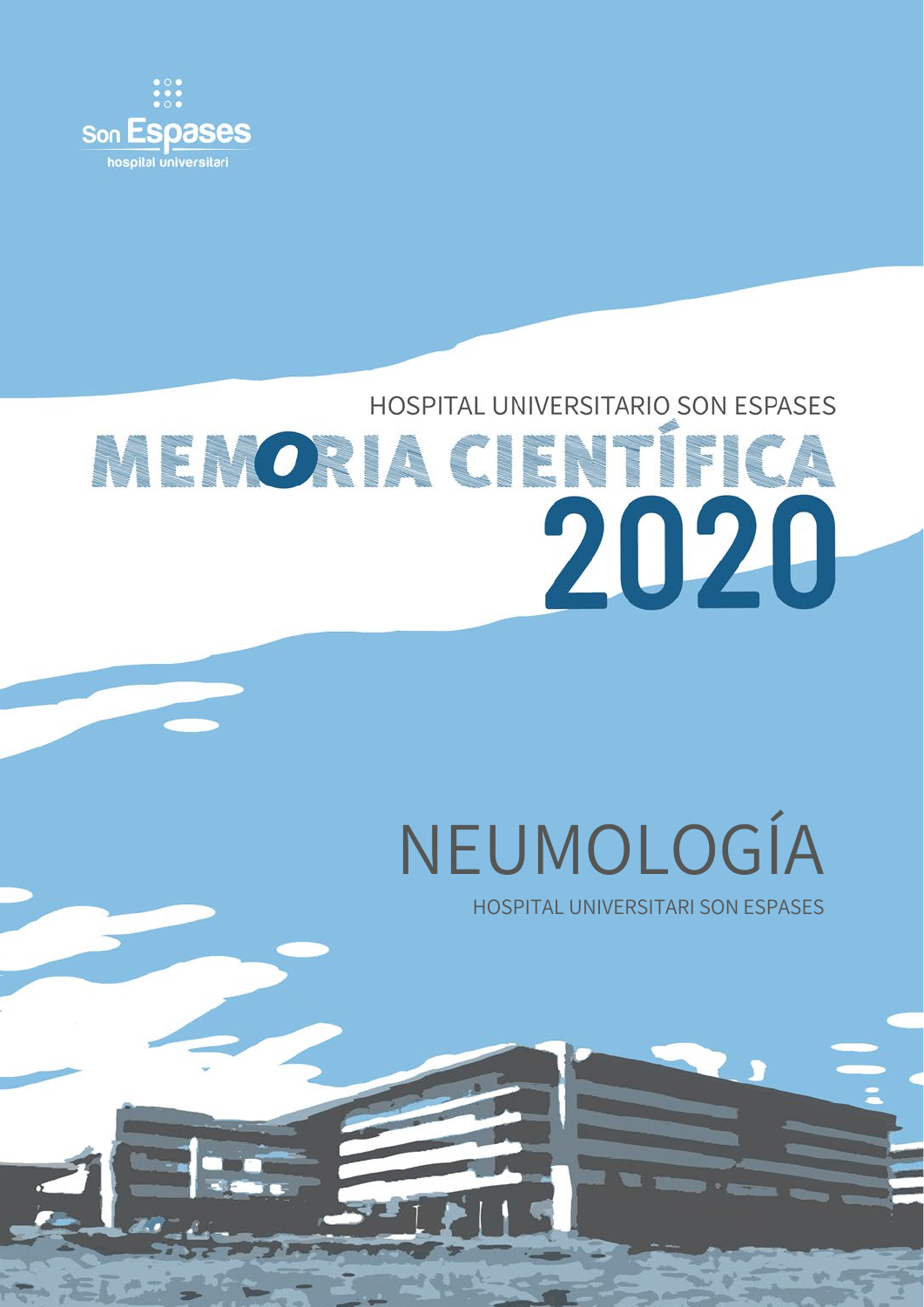





### Índice

| Otras actividades como participación en la organización de eventos científicos, conferencias invitadas, etc. 22 |  |
|-----------------------------------------------------------------------------------------------------------------|--|

Ctra. de Valldemossa, 79 07010 Palma. Mallorca

sonespases.info@ssib.es www.hospitalsonespases.com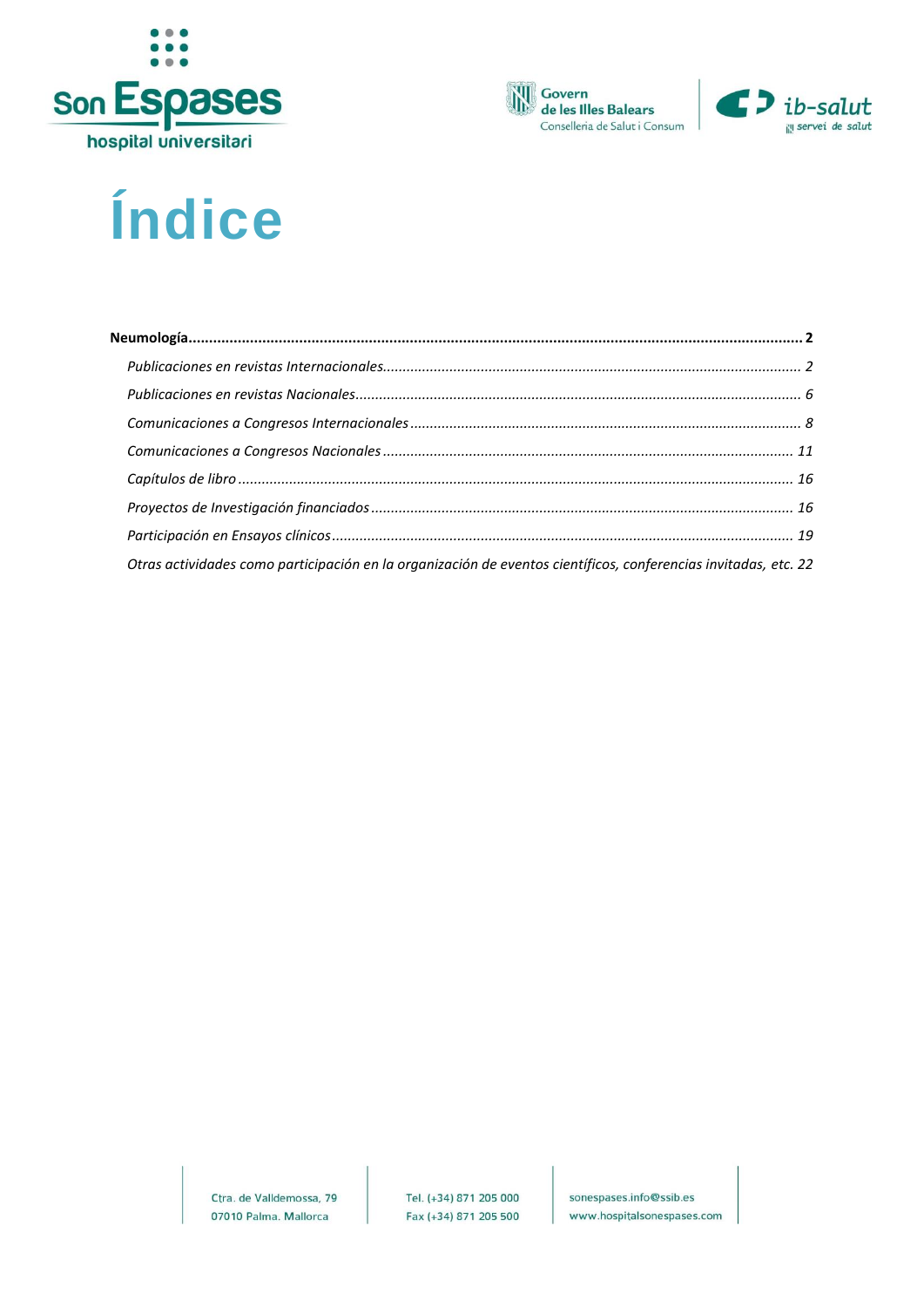







### <span id="page-2-0"></span>**Neumología**

#### <span id="page-2-1"></span>**Publicaciones en revistas Internacionales**

1. Harrison TW, Chanez P, Menzella F, Canonica GW, Louis R, **Cosio BG**, Lugogo NL, Mohan A, Burden A, McDermott L, Garcia Gil E, Zangrilli JG; ANDHI study investigators. Onset of effect and impact on health-related quality of life, exacerbation rate, lung function, and nasal polyposis symptoms for patients with severe eosinophilic asthma treated with benralizumab (ANDHI): a randomised, controlled, phase 3b trial. Lancet Respir Med. 2020 Dec 22:S2213-2600(20)30414-8. DOI: [10.1016/s2213-2600\(20\)30414-8](https://doi.org/10.1016/s2213-2600(20)30414-8)

2. García Castillo E, Alonso Pérez T, Ancochea J, Pastor Sanz MT, Almagro P, Martínez-Camblor P, Miravitlles M, Rodríguez-Carballeira M, Navarro A, Lamprecht B, Ramírez-García Luna AS, Kaiser B, Alfageme I, Casanova C, Esteban C, Soler-Cataluña JJ, de-Torres JP, Celli BR, Marín JM, Ter Riet G, Sobradillo P, Lange P, Garcia-Aymerich J, Anto JM, Turner AM, Han MK, Langhammer A, Vikjord SAA, Sternberg A, Leivseth L, Bakke P, Johannessen A, Oga T, **Cosío BG**, Echazarreta A, Roche N, Burgel PR, Sin DD, Puhan MA, López-Campos JL, Carrasco L, Soriano JB. Mortality prediction in chronic obstructive pulmonary disease comparing the GOLD 2015 and GOLD 2019 staging: a pooled analysis of individual patient data. ERJ Open Res. 2020 Nov 2;6(4):00253-2020. doi: [10.1183/23120541.00253-2020](https://dx.doi.org/10.1183%2F23120541.00253-2020)

3. **Cosío BG**, Pascual-Guardia S, Borras-Santos A, Peces-Barba G, Santos S, Vigil L, Soler-Cataluña JJ, Martínez-González C, Casanova C, Marcos PJ, Alvarez CJ, López-Campos JL, Gea J, Garcia-Aymerich J, Molina J, Román M, Moises J, Szabo V, Reagan EA, San José Estépar R, Washko G, Agustí A, Faner R. Phenotypic characterisation of early COPD: a prospective case-control study. ERJ Open Res. 2020 Oct 5;6(4):00047-2020. DOI: [10.1016/j.arbres.2018.09.007](https://doi.org/10.1016/j.arbres.2018.09.007)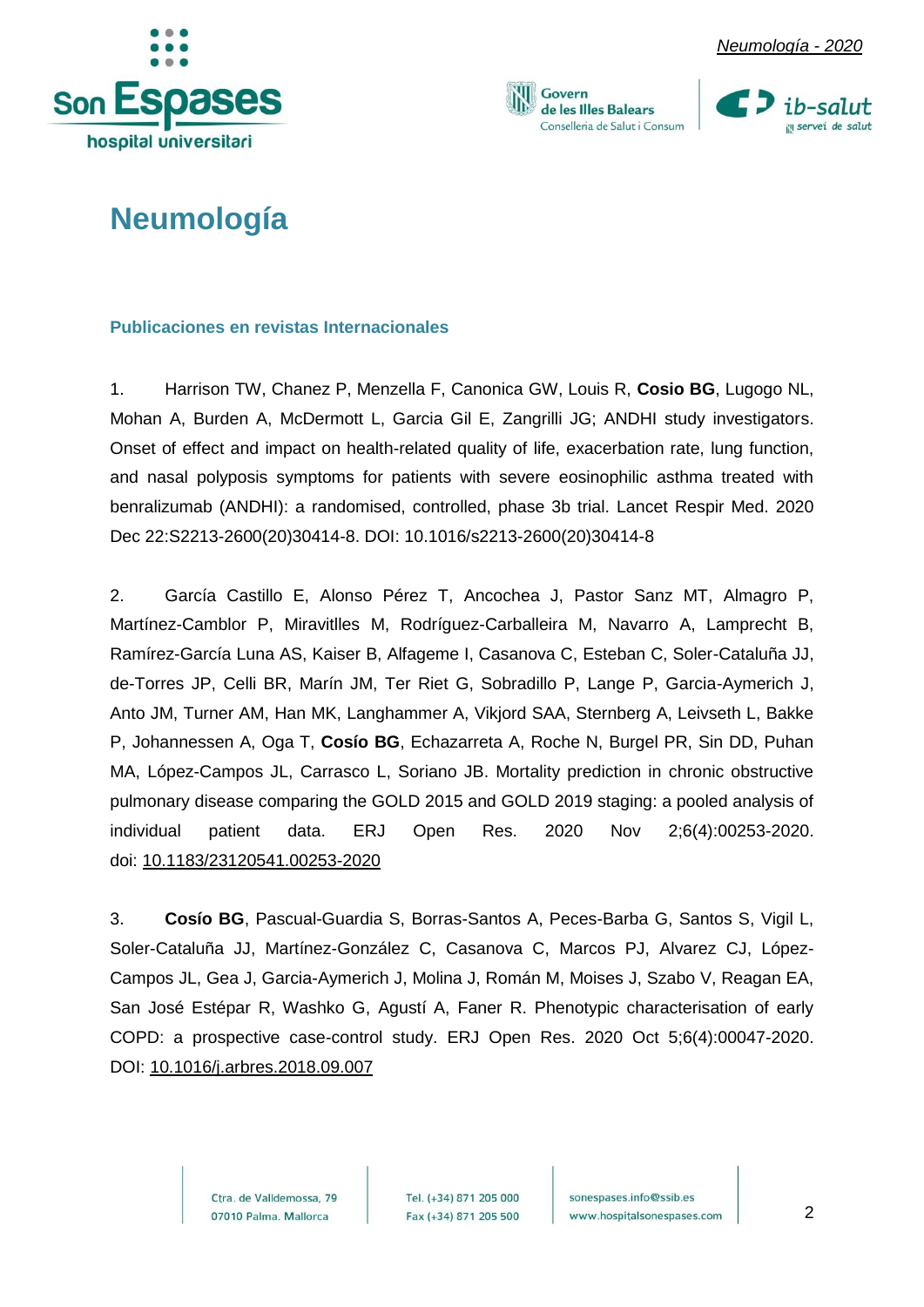





4. Pérez de Llano L, Miravitlles M, Golpe R, Alvarez-Gutiérrez FJ, Cisneros C, Almonacid C, Martinez-Moragon E, Gonzalez-Barcala FJ, Ramos-Barbón D, Plaza V, Lopez-Campos JL, de-Torres JP, Casanova C, Garcia Rivero JL, Rodriguez Hermosa J, Calle Rubio M, Soler-Cataluña JJ, **Cosio BG**. A Proposed Approach to Chronic Airway Disease (CAD) Using Therapeutic Goals and Treatable Traits: A Look to the Future. Int J Chron Obstruct Pulmon Dis. 2020 Sep 4;15:2091-2100. **DOI** <https://doi.org/10.2147/COPD.S263430>

5. López-Campos JL, Alcázar Navarrete B, Riesco Miranda JA, **Cosío BG**, de-Torres JP, Celli B, Jiménez-Ruiz CA, Casanova Macario C. A Delphi Consensus Document on the Use of Single-Inhaler Fixed-Dose Triple Therapies in COPD Patients. Int J Chron Obstruct Pulmon Dis. 2020 Jul 27;15:1801-1811. **DOI** <https://doi.org/10.2147/COPD.S258818>

6. Perez TA, Castillo EG, Ancochea J, Pastor Sanz MT, Almagro P, Martínez-Camblor P, Miravitlles M, Rodríguez-Carballeira M, Navarro A, Lamprecht B, Ramírez-García Luna AS, Kaiser B, Alfageme I, Casanova C, Esteban C, Soler-Cataluña JJ, De-Torres JP, Celli BR, Marin JM, Lopez-Campos JL, Riet GT, Sobradillo P, Lange P, Garcia-Aymerich J, Anto JM, Turner AM, Han MK, Langhammer A, Sternberg A, Leivseth L, Bakke P, Johannessen A, Oga T, **Cosío B**, Echazarreta A, Roche N, Burgel PR, Sin DD, Puhan MA, Soriano JB. Sex differences between women and men with COPD: A new analysis of the 3CIA study. Respir Med. 2020 Sep;171:106105. DOI: [10.1016/j.rmed.2020.106105](https://doi.org/10.1016/j.rmed.2020.106105)

7. Soriano JB, Fernández E, de Astorza Á, Pérez de Llano LA, Fernández-Villar A, Carnicer-Pont D, Alcázar-Navarrete B, García A, Morales A, Lobo M, Maroto M, Ferreras E, Soriano C, Del Rio-Bermudez C, Vega-Piris L, Basagaña X, Muncunill J, **Cosio BG**, Lumbreras S, Catalina C, Alzaga JM, Gómez Quilón D, Valdivia CA, de Lara C, Ancochea J. Hospital Epidemics Tracker (HEpiTracker): Description and pilot study of a mobile app to track COVID-19 in hospital workers. JMIR Public Health Surveill. 2020 Sep 21;6(3):e21653. doi: [10.2196/21653](https://doi.org/10.2196/21653)

8. **Alonso-Fernández A, Toledo-Pons N**, **Cosío BG**, Millán A, Calvo N, Ramón L, de **Mendoza SH**, Morell-García D, Bauça-Rossello JM, **Núñez B**, Pons J, Palmer JA, Martín L,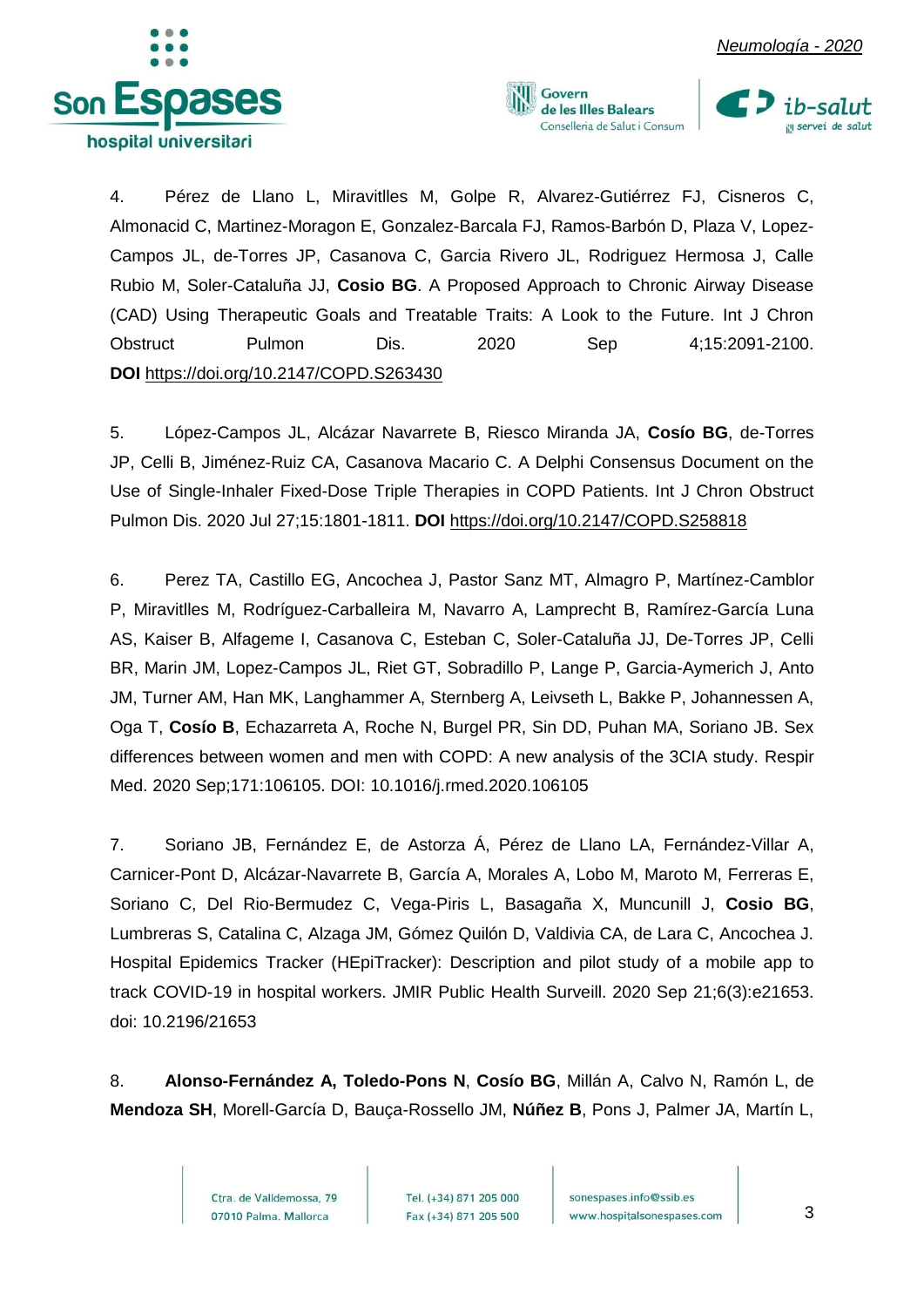





Peñaranda M, Pou JA, **Sauleda J, Sala-Llinas E**. Prevalence of pulmonary embolism in patients with COVID-19 pneumonia and high D-dimer values: A prospective study. PLoS One. 2020 Aug 25;15(8):e0238216. doi: 10.1371/journal.pone.0238216.

9. FitzGerald JM, Tran TN, Alacqua M, Altraja A, Backer V, Bjermer L, Bjornsdottir U, Bourdin A, Brusselle G, Bulathsinhala L, Busby J, Canonica GW, Carter V, Chaudhry I, Cho YS, Christoff G, **Cosio BG**, Costello RW, Eleangovan N, Gibson PG, Heaney LG, Heffler E, Hew M, Hosseini N, Iwanaga T, Jackson DJ, Jones R, Koh MS, Le T, Lehtimäki L, Ludviksdottir D, Maitland-van der Zee AH, Menzies-Gow A, Murray RB, Papadopoulos NG, Perez-de-Llano L, Peters M, Pfeffer PE, Popov TA, Porsbjerg CM, Price CA, Rhee CK, Sadatsafavi M, Tohda Y, Wang E, Wechsler ME, Zangrilli J, Price DB. International severe asthma registry (ISAR): protocol for a global registry. BMC Med Res Methodol. 2020 Aug 14;20(1):212. DOI: [10.1016/j.jaip.2018.08.016](https://doi.org/10.1016/j.jaip.2018.08.016)

10. Agusti A, Alcazar B, **Cosio B**, Echave JM, Faner R, Izquierdo JL, Marin JM, Soler-Cataluña JJ, Celli B; Scientific Committee of the ANTES programme. Time for a change: anticipating the diagnosis and treatment of COPD. Eur Respir J. 2020 Jul 30;56(1):2002104. **DOI:** 10.1183/13993003.02104-2020

11. ISAR Study Group. International Severe Asthma Registry: Mission Statement. Chest. 2020 Apr;157(4):805-814. DOI: [10.1016/j.chest.2019.10.051](https://doi.org/10.1016/j.chest.2019.10.051)

12. Plaza V, Giner J, Curto E, Alonso-Ortiz MB, Orue MI, Vega JM, **Cosío BG**; group of investigators of the RE-TAI study. Determinants and Differences in Satisfaction with the Inhaler Among Patients with Asthma or COPD. J Allergy Clin Immunol Pract. 2020 Feb;8(2):645-653.<https://doi.org/10.1016/j.jaip.2019.09.020>

13. Pérez de Llano LA, Dacal Rivas D, **Cosío BG**. Mepolizumab and reslizumab, two different options for severe asthma patients with prior failure to omalizumab. Allergy. 2020 Apr;75(4):940-942. doi: 10.1111/all.14035. Epub 2019 Oct 3. doi: 10.1111/all.14035. PMID: 31483864.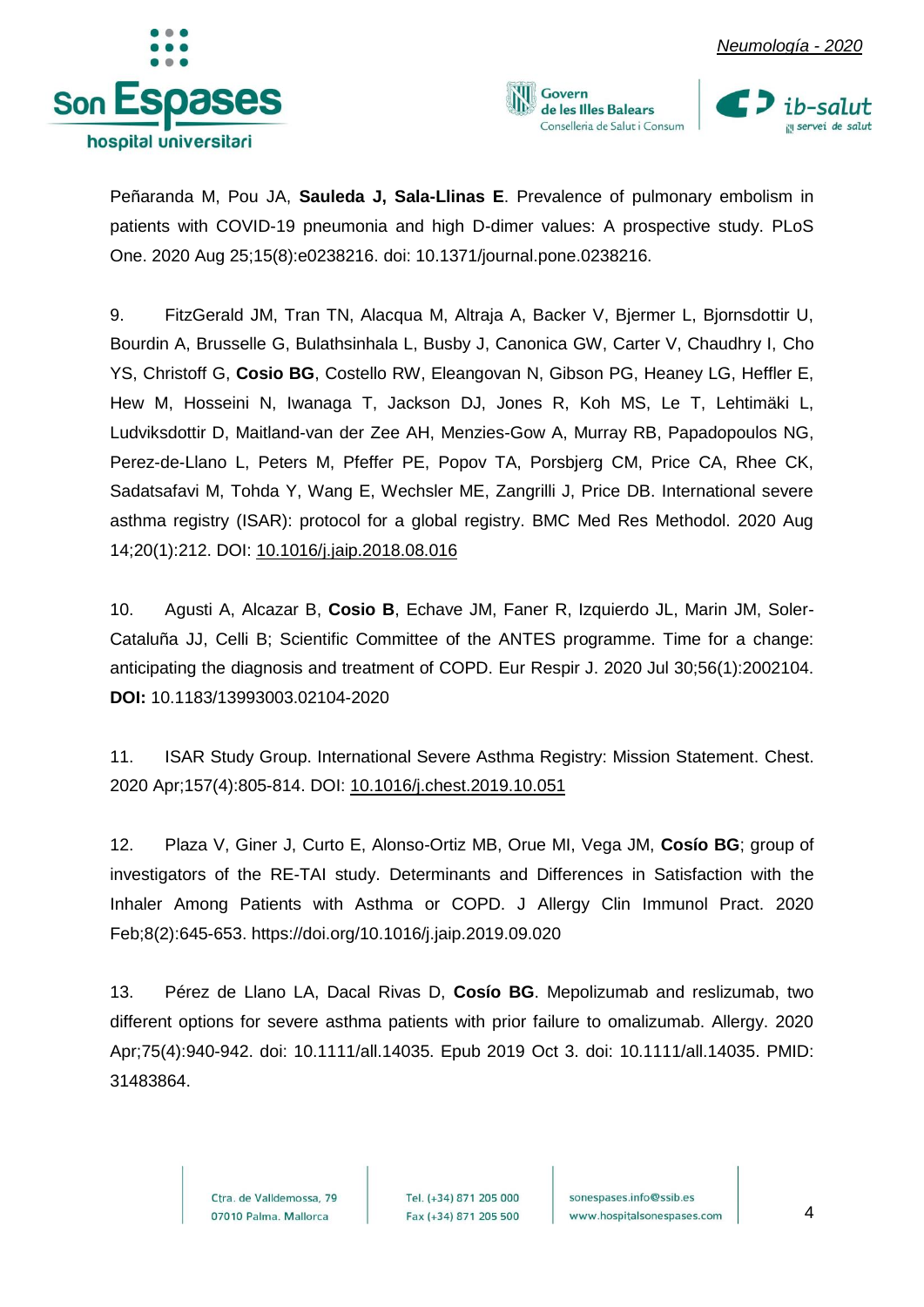





14. Lopez-Campos, José Luis; Calle, Myriam; G. **Cosío, Borja**; González Villaescusa, Cruz; García Rivero, Juan Luis; Fernandez Villar, Alberto; Soler Cataluña, Juan Jose; Alcázar, Bernardino. Telephone Support for Copd Patients During COVID-19 / Soporte telefónico al paciente con EPOC en tiempos de la COVID-19.Open Respirat. Arc.; 2020. <https://doi.org/10.1016/j.opresp.2020.05.009>

15. Lázaro Salvador M, Quezada Loaiza CA, Rodríguez Padial L, Barberá JA, López-Meseguer M, López-Reyes R, **Sala Llinas E**, Alcolea S, Blanco I, Escribano Subías P; REHAP investigators. Portopulmonary hypertension: prognosis and management in the current treatment era. Results from the REHAP Registry. Intern Med J. 2020 Jan 14. doi: 10.1111/imj.14751. Online ahead of print. PMID: 31943676

16. Mercader-Barceló J, Truyols-Vives J, Río C, López-Safont N, **Sala-Llinàs E**, Chaplin A. Insights into the Role of Bioactive Food Ingredients and the Microbiome in Idiopathic Pulmonary Fibrosis. Int J Mol Sci. 2020 Aug 22;21(17): 6051. doi: 10.3390/ijms21176051. PMID: 32842664.

17. Perea L, **Rodrigo-Troyano A**, Canto E, Dominguez-Álvarez M, Giner J, Sanchez-Reus F, Villar-García J, Quero S, García-Númez M, Marín A, Monsó E, Faner R, Agustí A, Vidal S, Sibila O. Reduced airway levels of fatty-acid binding protein 4 in COPD: relationship with airway infection and disease severity.*R*espir Res. 2020; 13;21(1):21. doi: [10.1186/s12931-020-1278-5P](https://dx.doi.org/10.1186%2Fs12931-020-1278-5)MID: 31931795

18. **Toledo-Pons N, Alonso-Fernández A, de la Peña M**, Pierola J, Barceló A, Fernández-Capitán C, Lorenzo A, Mejía Núñez JA, **Carrera M**, Soriano JB, Calvo N, Pinilla I, García-Río F. Obstructive sleep apnea is associated with worse clinical-radiological risk scores of pulmonary embolism. J Sleep Res. 2020 April;29(2):e12871. DOI: [10.1111/jsr.12871](https://doi.org/10.1111/jsr.12871) PMID: 31180172

19. Morell-Garcia D, **Toledo-Pons N**, Sanchis P, Bauça JM, Sánchez JM, Peña-Zarza J, Giménez P, Pierola J, **de la Peña-Bravo M, Alonso-Fernández** A, Barceló A. Red cell distribution width: a new tool for the severity prediction of sleep apnoea syndrome in children. ERJ Open Res. 2020 Oct 5;6(4):00278-2019. doi: [10.1183/23120541.00278-2019](https://dx.doi.org/10.1183%2F23120541.00278-2019)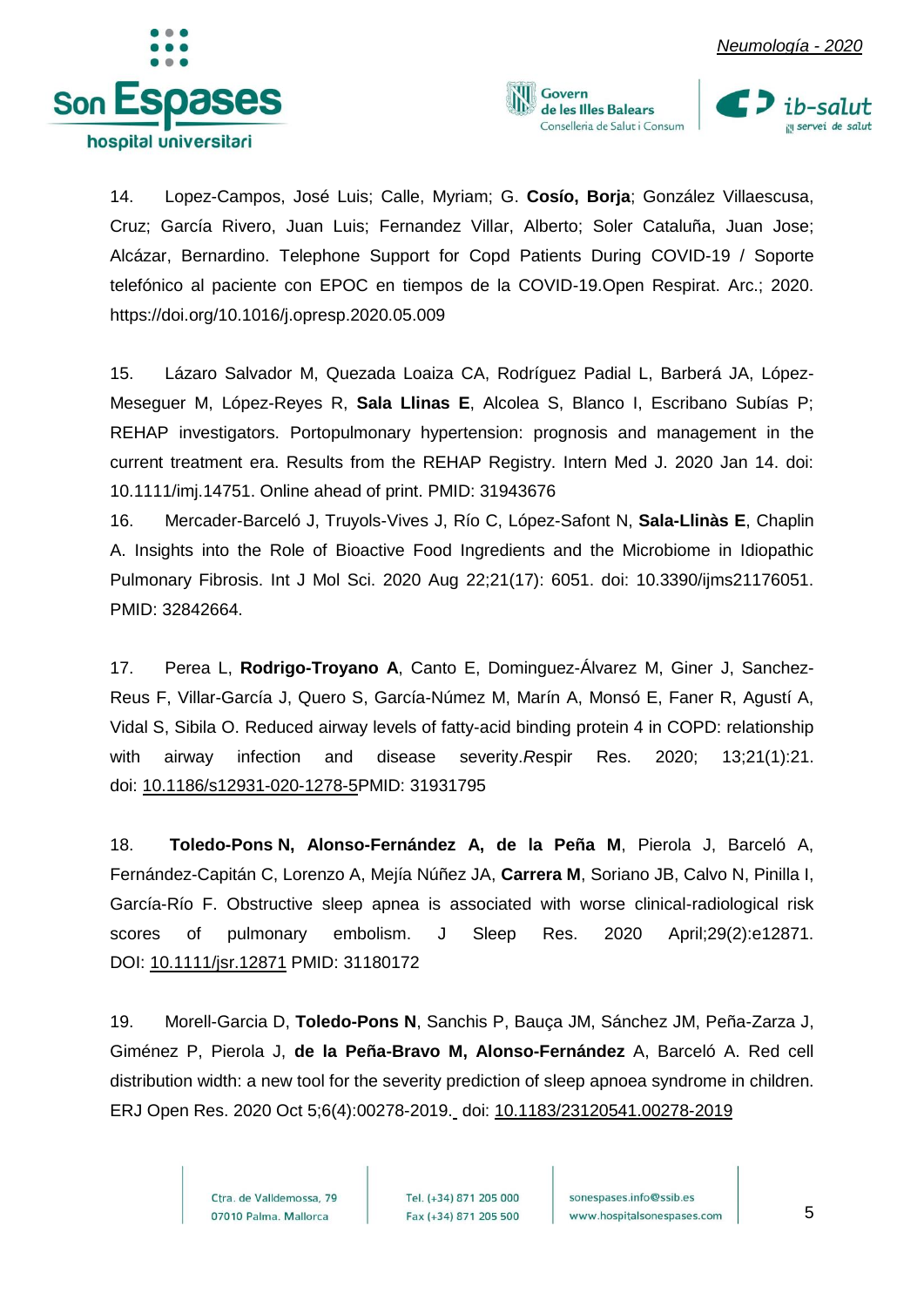

20. Sánchez-de-la-Torre M, Sánchez-de-la-Torre A, Bertran S, Abad J, Duran-Cantolla J, Cabriada V, Mediano O, Masdeu MJ, Alonso ML, Masa JF, Barceló A, **de la Peña M**, Mayos M, Coloma R, Montserrat JM, Chiner E, Perelló S, Rubinós G, Mínguez O, Pascual L, Cortijo A, Martínez D, Aldomà A, Dalmases M, McEvoy RD, Barbé F; Spanish Sleep Network. "Effect of obstructive sleep apnoea and its treatment with continuous positive airway pressure on the prevalence of cardiovascular events in patients with acute coronary syndrome (ISAACC study): a randomised controlled trial." Lancet Respir Med. 2020 Apr;8(4):359-367. doi: 10.1016/S2213-2600(19)30271-1. Epub 2019 Dec 12. PMID: 31839558 Clinical Trial.

Govern

de les Illes Balears Conselleria de Salut i Consum

21. Zapater A, Sánchez-de-la-Torre M, Benítez ID, Targa A, Bertran S, Torres G, Aldomà A, De Batlle J, Abad J, Duran-Cantolla J, Cabriada-Nuño V, Mediano O, Masdeu MJ, Muñoz C, Masa JF, **De la Peña M,** Mayos M, Coloma R, Montserrat JM, Chiner E, Mínguez O, Pascual L, Cortijo A, Martínez D, Dalmases M, McEvoy RD, Barbé F, Sánchez-de-la-Torre A; Spanish Sleep Network. "The Effect of Sleep Apnea on Cardiovascular Events in Different Acute Coronary Syndrome Phenotypes". Am J Respir Crit Care Med. 2020 Dec 15;202(12):1698-1706. doi: 10.1164/rccm.202004-1127OC. doi: [10.1186/s12931-020-1278-](https://dx.doi.org/10.1186%2Fs12931-020-1278-5) [5P](https://dx.doi.org/10.1186%2Fs12931-020-1278-5)MID: 32648771

#### <span id="page-6-0"></span>**Publicaciones en revistas Nacionales**

1. Plaza V, Fernández C, Curto E, Alonso-Ortiz MBN, Orue MI, Vega JM, **Cosío BG**, Giner J. Therapeutic Adherence of COPD Patients According to the Involvement Levels in Health Education in their Centers. Arch Bronconeumol. 2020 Sep 24:S0300-2896(20)30293- 3. DOI: 10.1016/j.arbr.2020.09.006

2. Soriano JB, Alfageme I, Miravitlles M, de Lucas P, Soler-Cataluña JJ, García-Río F, Casanova C, Rodríguez González-Moro JM, **Cosío BG**, Sánchez G, Ancochea J.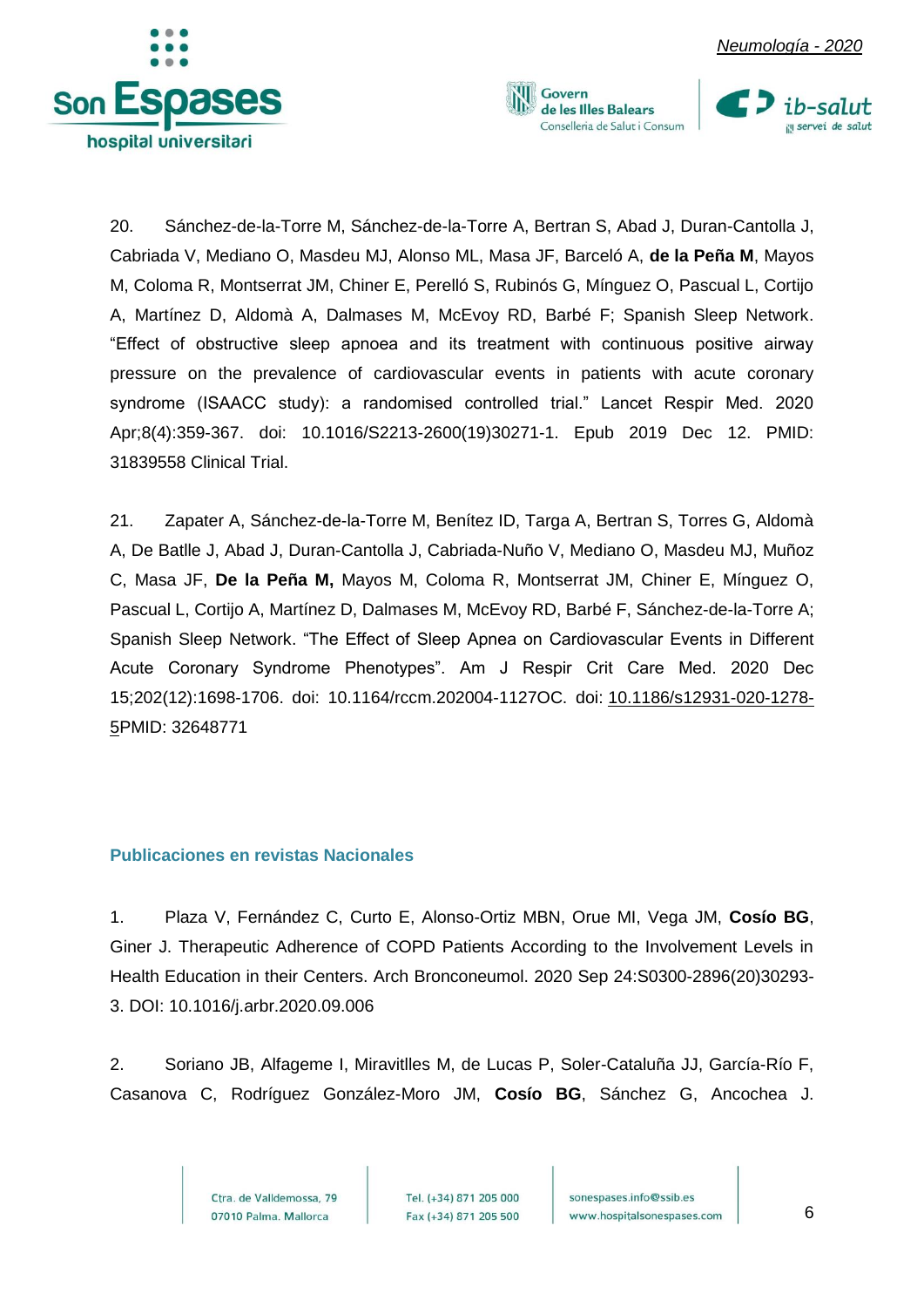





Prevalence and Determinants of COPD in Spain: EPISCAN II. Arch Bronconeumol. 2021 Jan;57(1):61-69. doi: 10.1016/j.arbres.2020.07.024. Epub 2020 Sep 17.

3. Galdiz JB, Gómez A, Rodriguez D, Guell R, Cebollero P, Hueto J, Cejudo P, Ortega F, Sayago I, Chic S, Iscar M, Amado C, Rodríguez Trigo G, **Cosio BG**, Bustamante V, Pijoan JI. Telerehabilitation Programme as a Maintenance Strategy for COPD Patients: A 12- Month Randomized Clinical Trial. Arch Bronconeumol. 2020 May 19:S0300-2896(20)30116- 2. doi: 10.1016/j.arbres.2020.03.034

4. Asensio VJ, Tomás A, **Iglesias A**, de Llano LP, Del Pozo V, **Cosío BG**; CHACOS study group. Eosinophilic COPD Patients Display a Distinctive Serum miRNA Profile From Asthma and Non-eosinophilic COPD. Arch Bronconeumol. 2020 Apr;56(4):234-241. doi: 10.1016/j.arbres.2019.09.020.

5. Reina J, **Sala E**, Fraile P. Viral etiology of exacerbations of patients with chronic obstructive pulmonary disease during the winter season. Med Clin (Barc). 2020 Oct 9;155(7):315-316. doi: 10.1016/j.medcli.2019.05.025. Epub 2019 Sep 15. PMID: 31530367.

6. Morell-Garcia D, Peña-Zarza JA, Sanchís P, Piérola J, **de la Peña M**, Bauça JM, **Toledo-Pons N**, Giménez P, Ribot C, **Alonso-Fernández A**, Barceló A. Polysomnographic Characteristics of Snoring Children: A Familial Study of Obstructive Sleep Apnea Syndrome. Arch Bronconeumol. 2020 Feb 21:S0300-2896(20)30028-4. DOI: [10.1016/j.arbres.2020.01.006](https://doi.org/10.1016/j.arbres.2020.01.006)

7. Navarro-Soriano C, Martínez-García MA, Torres G, Barbé F, Sánchez-de-la-Torre M, Caballero-Eraso C, Lloberes P, Cambriles TD, Somoza M, Masa JF, González M, Mañas E, **de la Peña M**, García-Río F, Montserrat JM, Muriel A, Oscullo G, García-Ortega A, Posadas T, Campos-Rodríguez F; on behalf the Spanish Sleep Network. "Long-term Effect of CPAP Treatment on Cardiovascular Events in Patients With Resistant Hypertension and Sleep Apnea. Data From the HIPARCO-2 Study." Arch Bronconeumol. 2020 Feb 3:S0300- 2896(19)30612-X. doi: 10.1016/j.arbres.2019.12.006

> Ctra, de Valldemossa, 79 07010 Palma. Mallorca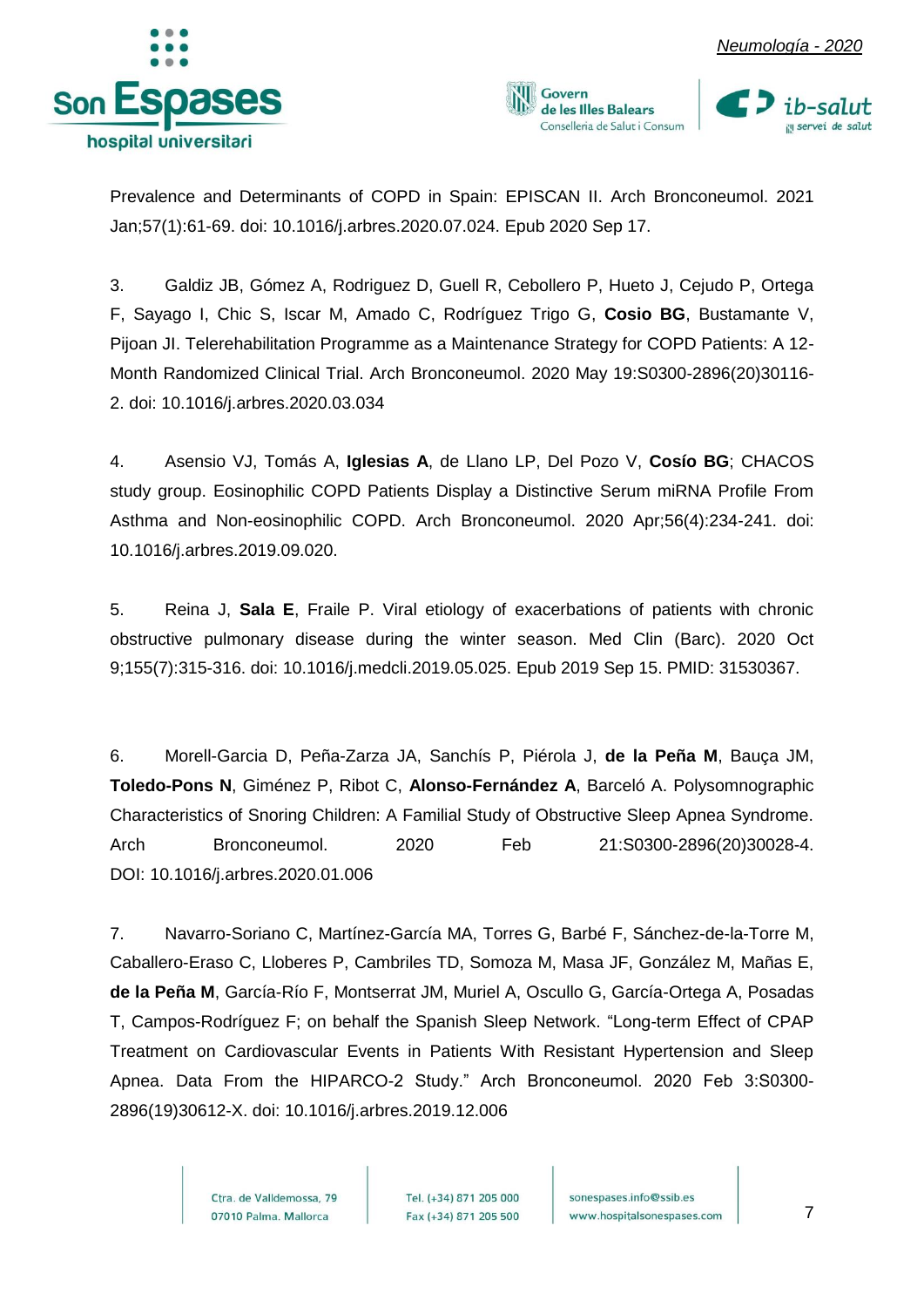



Govern de les Illes Balears Conselleria de Salut i Consum



#### <span id="page-8-0"></span>**Comunicaciones a Congresos Internacionales**

1. Tim W. Harrison, Pascal Chanez, Francesco Menzella, Giorgio Walter Canonica, Renaud Louis, **Borja G. Cosio**, Njira L. Lugogo, Arjun Mohan, Annie Burden, Lawrence McDermott, Esther Garcia Gil, James G. Zangrilli. Exacerbation Reduction and Early and Sustained Improvements in SGRQ, Lung Function, and Symptoms of Nasal Polyposis with Benralizumab for Severe, Eosinophilic Asthma: Phase IIIb ANDHI Trial. American Journal of Respiratory and Critical Care Medicine 2020;201:A4274

2. C. Gotera Rivera, A. Pereira Vega, T. García Barrera, J.M. Marin Trigo, C. Casanova Macario, **B. García-Cosío**, I. Mir Viladrich, I. Solanes García, J.L. Gómez Ariza J.L. López Campos, L. Seijo Maceiras, et a. Biomarkers to Predict Forced Expiratory Volume in 1 Second (FEV1) Decline in Healthy Smokers and Early-Onset Chronic Obstructive Pulmonary Disease (COPD) American Journal of Respiratory and Critical Care Medicine 2020;201:A6134

3. Sergi Pascual-Guardia, Rut Mas, Rosa Faner, Adi Castro-Acosta, German Peces-Barba, **Borja Cosio**, Alvar Agustí, Eduard Monsó, Joaquim Gea Guiral. Protein profile of COPD patients with Pseudomonas in their airway secretions. European Respiratory Journal 2020 56: 2342

4. Tamara Alonso Perez, Elena García Castillo, Julio Ancochea, María Teresa Pastor Sanz, Pere Almagro, Pablo Martínez Camblor, Marc Miravitlles, Mónica Rodríguez-Carballeira, Annie Navarro, Bernd Lamprecht, Ana S Ramírez-García Luna, Bernhard Kaiser, Inmaculada Alfageme, Ciro Casanova, Cristóbal Esteban, Juan J Soler-Cataluña, Juan P De-Torres, Bartolome R Celli, Jose M Marin, Jose L Lopez-Campos, Gerben Ter Riet, Patricia Sobradillo, Peter Lange, Judith Garcia-Aymerich, Josep M Anto, Alice M Turner, Meilan K Han, Arnulf Langhammer, Alice Sternberg, Linda Leivseth, Per Bakke, Ane Johannessen, Toru Oga, **Borja Cosío**, Andres Echazarreta, Nicolas Roche, Pierre-Régis Burgel, Don D Sin, Milo A Puhan, Joan B Soriano. Sex differences in COPD outcome in 5,355 women with COPD: A new analysis of the 3CIA study. European Respiratory Journal 2020 56: 1243; DOI: 10.1183/13993003.congress-2020.1243

> Ctra, de Valldemossa, 79 07010 Palma. Mallorca

Tel. (+34) 871 205 000 Fax (+34) 871 205 500

sonespases.info@ssib.es www.hospitalsonespases.com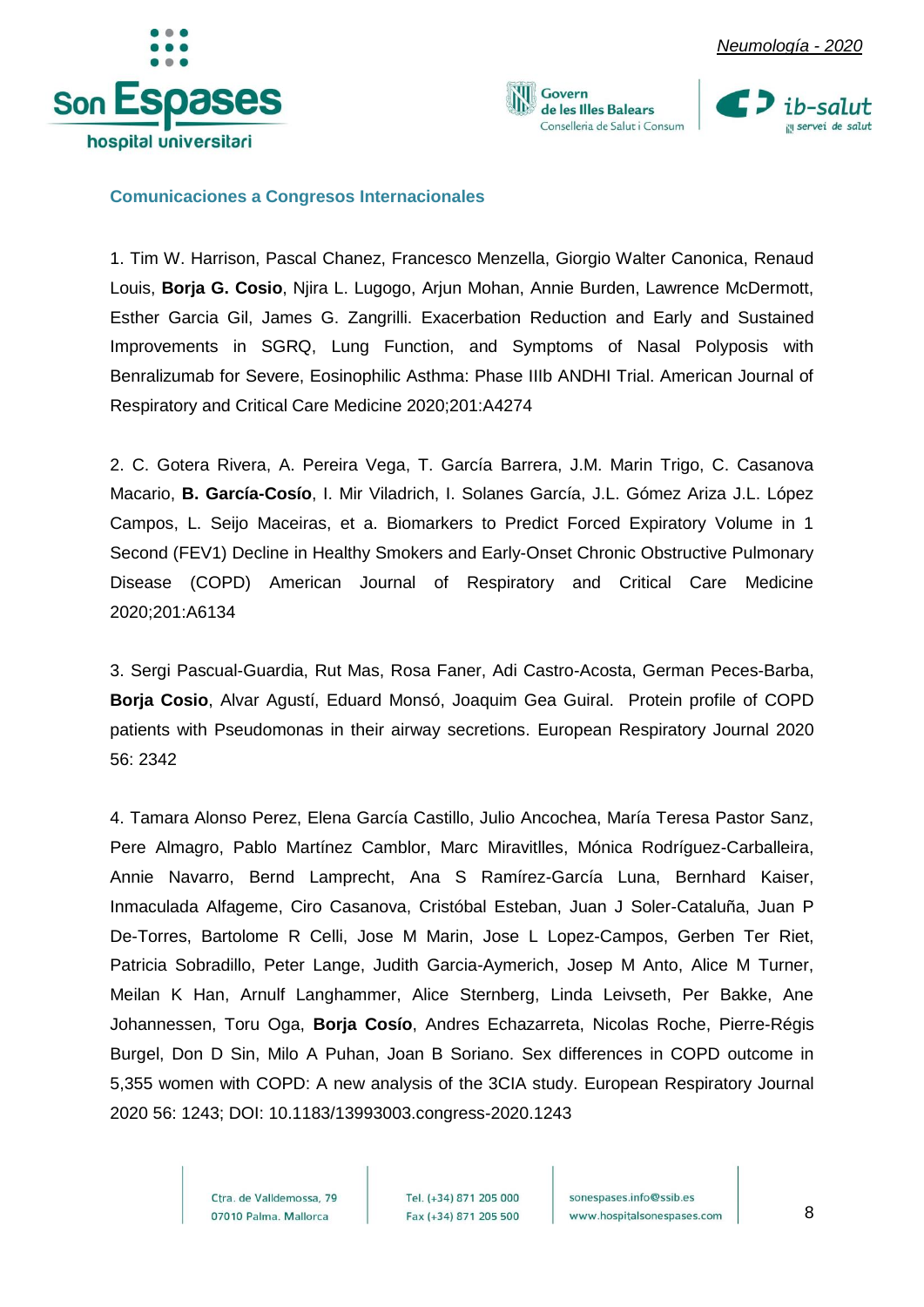



Govern de les Illes Balears Conselleria de Salut i Consum



5. Elena Garcia Castillo, Tamara Alonso Pérez, Julio Ancochea Bermúdez, Maria Teresa Pastor Sanz, Juan Pablo De Torres, Bernd Lamprecht, Pere Almagro, Pablo Martínez Camblor, Marc Miratvilles, Mónica Rodríguez Carballeira, Inmaculada Alfageme, Ana Sofía Ramirez Garcia-Luna,, Berhand Kaiser, Ciro Casanova, Cristobal Esteban, Juan José Soler Cataluña, Bartolomé Celi, Jose María Marín, Patricia Sobradillo, Peter Lange, Judith Garcia Aymerich,, Josep Anto, Alice Turner, Han Meilan, Arnulf Laghammer, Sigrid Vikjord, Alice Stenberg, Linda Leivseth, Ane Johannessen, Oga Toru, **Borja Cosío**, Andrés Echazarreta, Nicolás Roche, Pierre Regis Burgel, Don Sin, Milo Puhan, Jose Luis López Campos, Annie Navarro, Laura Carrasco, Per Bakke, Joan B Soriano. Mortality prediction in chronic obstructive pulmonary disease comparing the GOLD 2015 and GOLD 2019 staging systems: a pooled analysis of individual patient data. European Respiratory Journal 2020 56: 966;

6. Carolina Gotera, Antonio Pereira Vega, Tamara García Barrera, José María Marín Trigo, Ciro Casanova Macario, **Borja García-Cosío**, Isabel Mir Viladrich, Ingrid Solanes García, José Luis Gómez Ariza, José Luis López Campos, Luis Seijo Maceiras, Nuria Feu Collado, Carlos Cabrera López, Carlos Amado Diago, Amparo Romero Plaza, Juan Pablo De Torres Tajes, Luis Alejandro Padrón Fraysse, Belén Callejón Leblic, Eduardo Márquez Martín, Margarita Marín Royo, Eva Balcells Vilarnau, Antonia Llunell Casanovas, Cristina Martínez González, Juan Bautista Galdiz Iturri, Celia Lacárcel Bautista, Sandra García Garrido, Germán Peces-Barba. Metabolomics identifies biomarkers of exacerbations in smokers with and without COPD. European Respiratory Journal 2020 56: 912

7. Enrico Heffler, Trung N. Tran, Mona Al-Ahmad, Marianna Alacqua, Lakmini Bulathsinhala, John Busby, G. Walter Canonica, Victoria A. Carter, Isha Chaudhry, George C. Christoff, **Borja G. Cosio**, J. Mark FitzGerald, Liam G. Heaney, Takashi Iwanaga, David Jackson, Marjan Kerkhof, Chin Kook Rhee, Luis Perez-de-Llano, Andrew N. Menzies-Gow, Ruth B. Murray. The Demographic and Clinical Characteristics of Eosinophilic and non-Eosinophilic Phenotypes of Severe Asthma in International Severe Asthma Registry (ISAR). Respiratory Effectiveness Group Summit 2020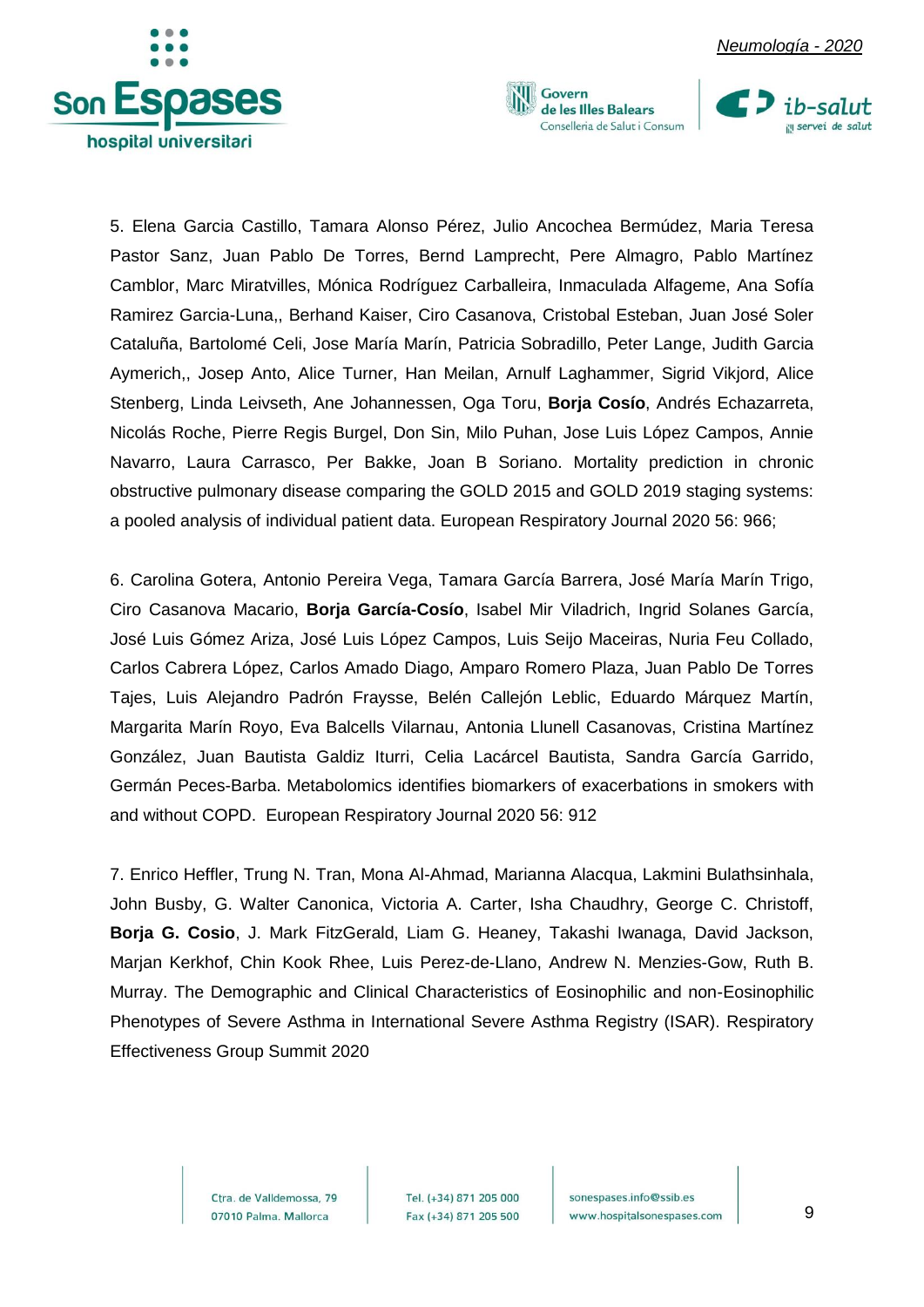





8. Andrew Menzies-Gow, Eileen Wang, Bindhu Unni, Marianna Alacqua, Mona Al-Ahmad, John Busby, Lakmini Bulathsinhala, Victoria Carter, Isha Chaudry, Tuck Seng Cheng, **Borja G. Cosio**, Neva Eleangovan, J. Mark FitzGerald, Liam G. Heaney, Mark Hew, Naeimeh Hosseini, David Jackson, Maria Kallieri, Désirée Larenas-Linnemann, Stelios Loukides. Demographic and Clinical Characteristics of Patients with Severe Asthma who Continued, Stopped or Switched Biologic Therapy. Respiratory Effectiveness Group Summit 2020

9. **S. Hermoso de Mendoza Aristegui, L. Ramón Clar, C. Suarez Castillejo**, C. Bravo Masgoret, **E. Sala Llinás**, C. Berastegui García, **J. Sauleda Roig**. Pneumology department, Son Espases University Hospital- Palma de Mallorca (Spain). Pneumology department, Vall d' Hebron University Hospital- Barcelona (Spain). Usefulness of lactate dehydrogenase and serum C-reactive protein in the follow-up of patients with lung transplantation. Congress of the European Respiratory Society Virtual 2020.

10. **NúriaToledo-Pons**, Job FM van Boven, Josep Muncunill, Aina Millán, Miguel Román-Rodríguez, Bernardo López-Andrade, Janwillem W.H. Kocks, **Borja G. Cosío**. Impact of the eosinophil variability on severe exacerbations in an asthmatic population. European Respiratoriy Society (ERS). International Congress. Virtual 2020

11 . **Lluisa Ramon Clar, Francisco Javier Verdu Rivera, Nuria Toledo Pons**, Amanda Iglesias Coma, Carlos Juan Nicolau, Carla López Causape, Pablo A Fralie Ribot, Antonio Oliver, **Francisco De Borja García Cosío**. Role of inhaled corticosteroids on recurrent bronchial infection by potentially pathogenic bacteria in patients with COPD. Congreso Virtual ERS 2020.

12. Maria Cerdà Moncadas, Andrea Herranz Mochales, Caterina Ribot Quetglas, Maria Barceló Nicolau, Ainhoa Álvarez Ruiz De Larriaga, Antònia Barceló Bennasar, Amanda Iglesias Coma, Daniel Morell Garcia, **Mónica De La Peña Bravo**, José Antoio Peña Zarza, Margarita Bosch Artigues, María Paloma Giménez Carrero, Joaquín Durán Cantolla, José María Marín Trigo, Mercedes Codina Marcet, Paula Rodríguez Rodríguez, Carla Pía Martínez, María Concepción Piñas Cebrián, Andrés Sánchez Barón, Alberto Alonso Fernández, Francisco García Río. "Is Obstructive Sleep Apnea a risk factor for Gestational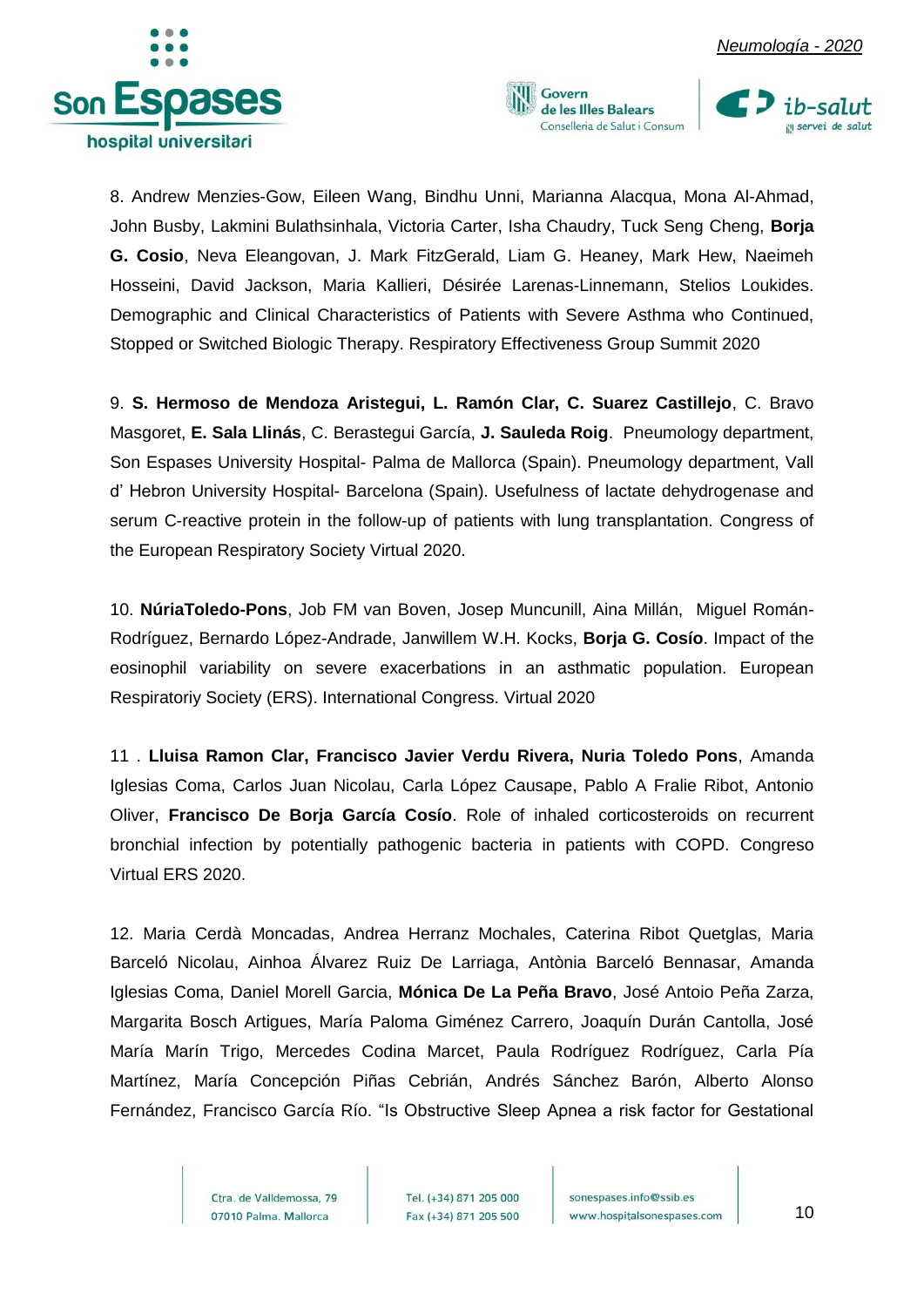







Diabetes?"European Respiratory Journal 2020 56: 2528; DOI: 10.1183/13993003.congress-2020.2528

13. Andrea Herranz Mochales, Caterina Ribot Quetglas, Maria Barceló Nicolau, Ainhoa Álvarez Ruiz De Larriaga, Antònia Barceló Bennasar, Amanda Iglesias Coma, Daniel Morell Garcia, **Mónica De La Peña Bravo**, José Antonio Peña Zarza, Margarita Bosch Artigues, María Paloma Giménez Carrero, Joaquín Durán Cantolla, José María Marín Trigo, Mercedes Codina Marcet, Paula Rodríguez Rodríguez, Carla Pía Martínez, María Concepción Piñas Cebrián, Maria Cerdà Moncadas, Andrés Sánchez Barón, Alberto Alonso Fernández "Influence of Obstructive Sleep Apnea on systemic inflammation in pregnancy" European Respiratory Journal 56 (suppl 64) 2544; DOI: 10.1183/13993003.congress-2020.2544 Published 28 October 2020

#### <span id="page-11-0"></span>**Comunicaciones a Congresos Nacionales**

**1. Jose Luis Valera Felices, Susana Romero Delgado**, **Rocio Martinez Martinez, Carmen Rendón Marquez,** Francisco De Borja Osona Rodriguez De Torres, Jose Antonio Peña zarza, Maria Concepción Barceló Cañellas, Hanaa Shafiek, **Borja G Cosío**. PAPEL DE LA PRUEBA DE ESFUERZO CARDIOPULMONAR EN PACIENTES PEDIÁTRICOS CON PECTUM EXCAVATUM. 53 congreso Separ 2020

**2. Amanda Iglesias**; Gabriel Torrens; **Francisco Javier Verdú**; Carla López; Antonio Oliver; Carlos Juan; **Borja G Cosío**. Efecto de los corticosteroides sobre la expresión de los receptores tipo Toll en un modelo celular de EPOC con infección por Pseudomonas aeruginosa. 53 congreso Separ 2020

**3.** Carmen Fernández Arias, Jordi Giner Donaire, Elena Curto Sanchez, María Belén Alonso Ortiz, Miren Itxaso Orue, José María Vega Chicote, **Francisco De Borja García Cosío**, Vicente Plaza Moral. IMPACTO SOBRE LA ADHESIÓN TERAPÉUTICA DE LOS PACIENTES CON EPOC SEGÚN EL NIVEL DE IMPLICACIÓN EN EDUCACIÓN

> Ctra, de Valldemossa, 79 07010 Palma. Mallorca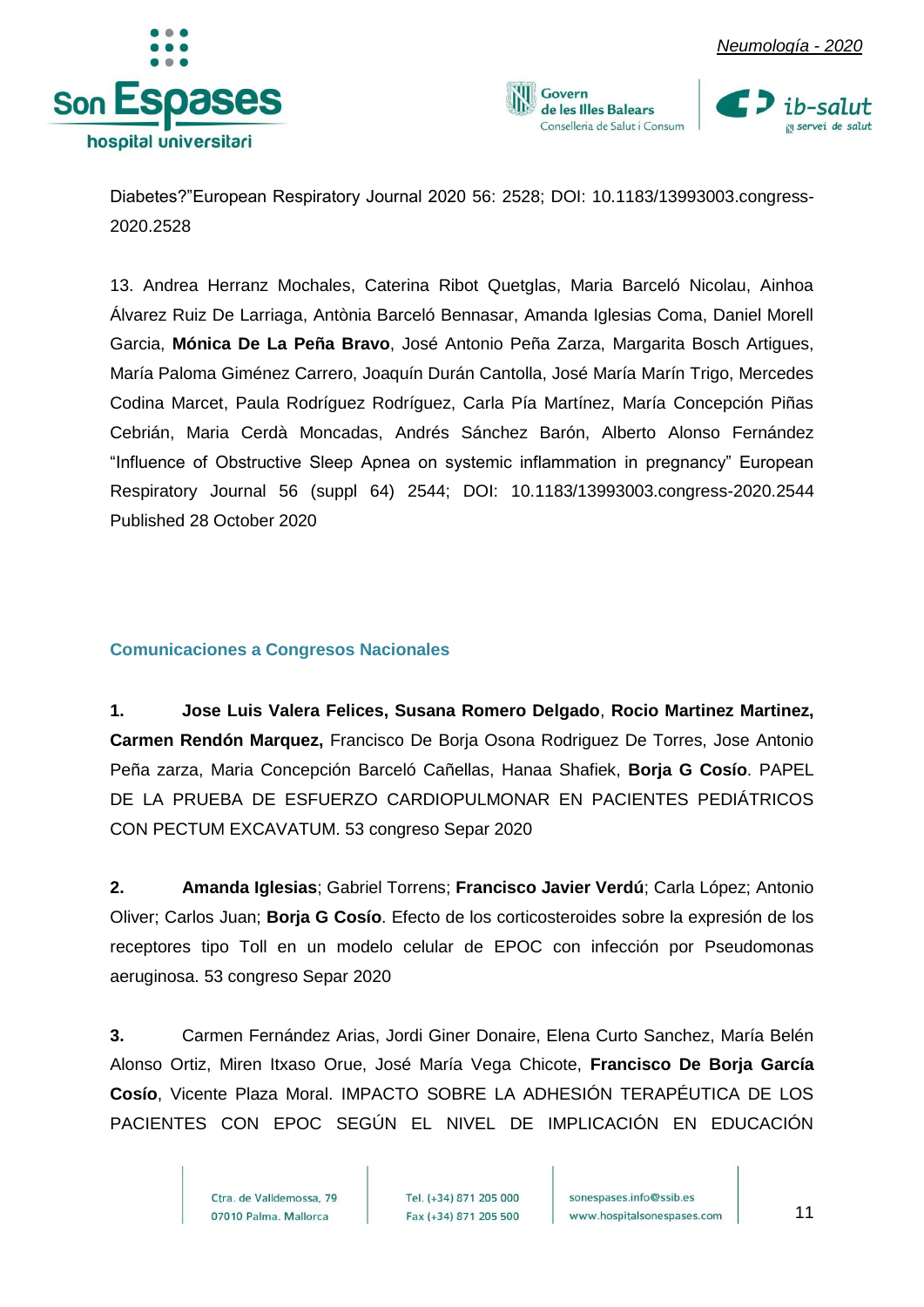







SANITARIA DE SUS CENTROS HOSPITALARIOS. ESTUDIO RETAI-3. 53 congreso Separ 2020

**4.** Salomé Salomé Bellido-Calduch, Sergi Pascual-Guardia, Núria Amigó, Luis Seijo, Germán Peces- Barba, José Luis López-Campos, Rosa Faner, **Borja G. Cosio**, Ady Castro-Acosta, Eduard Monsó, Xavier Correig, Alvar Agustí, Joaquim Gea. PERFILES METABOLÓMICO Y PROTEÓMICO DE PACIENTES CON EPOC Y MÚLTIPLES INGRESOS HOSPITALARIOS POR EXACERBACIÓN. 53 congreso Separ 2020. 53 congreso Separ 2020

**5.** Carolina Gotera Rivera, Antonio Pereira Vega, Tamara García Barrera, José María Marín Trigo, Ciro Casanova Macario, **Borja García-Cosío Piqueras**, Isabel mir Viladrich, Ingrid Solanes García, José Luis Gómez Ariza, José Luis López-Campos Bodineau, Luis Seijo Maceiras, et al. PERFIL METABOLÓMICO DE INDIVIDUOS FUMADORES AGUDIZADORES CON O SIN EPOC DE LA COHORTE CHAIN. (PROYECTO PII EPOC DE SEPAR). 53 congreso Separ 2020

**6.** Carolina Gotera Rivera, Antonio Pereira Vega, Tamara García Barrera, José María Marín Trigo, Ciro Casanova Macario, **Borja García-Cosío Piqueras**, Isabel Mir Viladrich, Ingrid Solanes García, José Luis Gómez Ariza, José Luis López-Campos Bodineau, Luis Seijo Maceiras, et al. BIOMARCADORES CAPACES DE PREDECIR LA CAÍDA ACELERADA DE FEV1 EN FUMADORES SIN EPOC Y EPOC DE INICIO TEMPRANO DE LA COHORTE CHAIN (PROYECTO PII EPOC). 53 congreso Separ 2020

**7. S. Hermoso de Mendoza Aristegui, L. Ramón Clar, C. Suarez Castillejo**, C. Bravo Masgoret, **E. Sala Llinás**, C.Berastegui García, **J.Sauleda Roig**. Servicio Neumología Hospital Universitario Son Espases, Palma. Servicio Neumología Hospital Universitario de la Vall d' Hebron, Barcelona. Utilidad de la lactato deshidrogenasa y proteína C reactiva séricas en el seguimiento de pacientes con trasplante de pulmón. 53º Congreso Nacional de la Sociedad Española de Neumología y Cirugía torácica (SEPAR) Virtual 2020.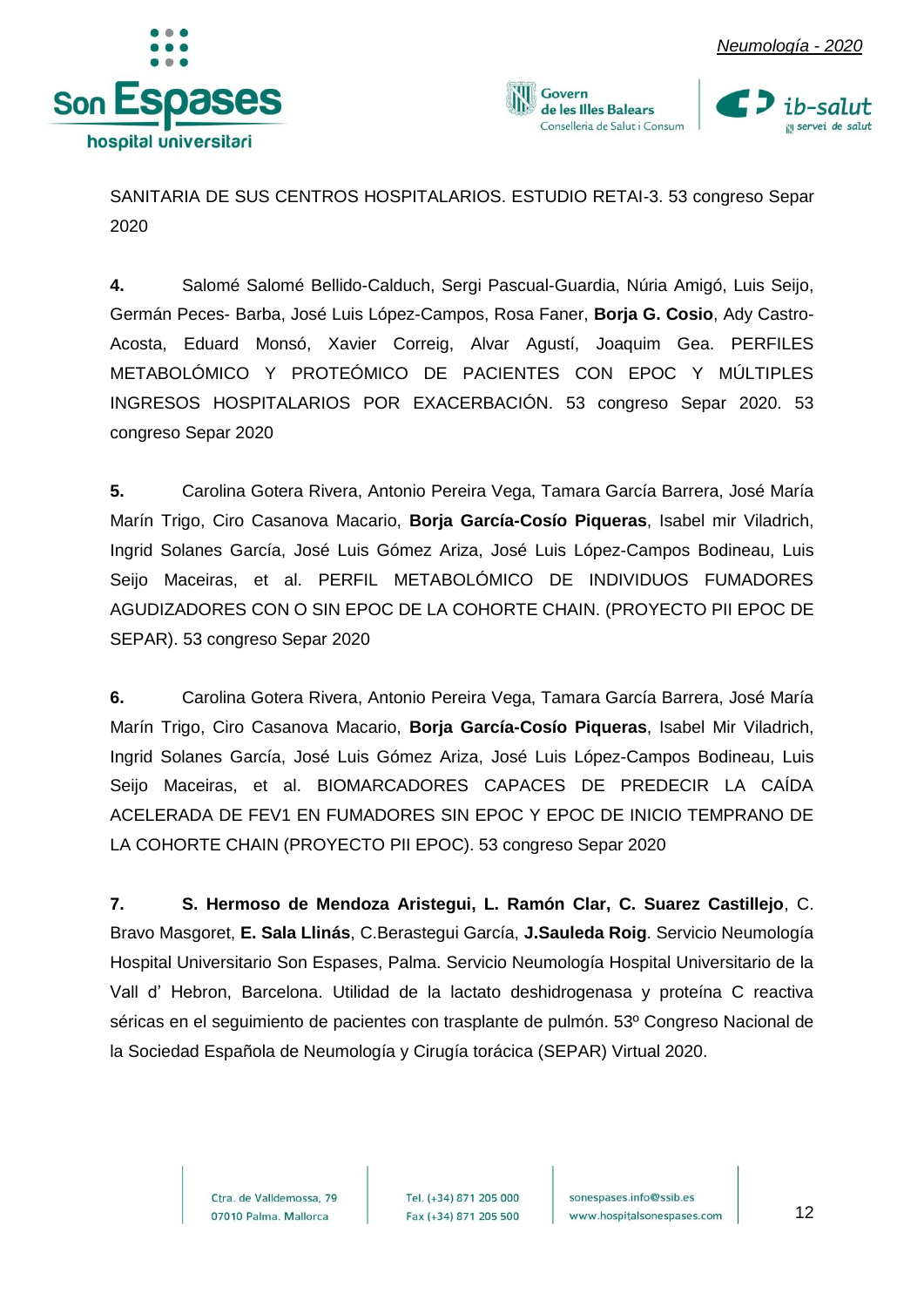





**8. L. Ramón Clar**, J. Fernández Melón, **S. Hermoso de Mendoza Aristegui, C. Rendón Márquez, A. Binimelis Varela, M. Belén Núñez Sánchez**. Servicio Neumología y Reumatología Hospital Universitario Son Espases, Palma. Características de pacientes con enfermedades del tejido conectivo y afectación intersticial valorados en consulta conjunta. 53º Congreso Nacional de la Sociedad Española de Neumología y Cirugía torácica (SEPAR) Virtual 2020.

**9. C. Suárez Castillejo, S. Hermoso De Mendoza** Aristegui, G. Frontera Juan, **N. Toledo Pons, F. Gonzalo Fiorentino Fiorentino**. Hospital Universitario Son Espases y Fundación Instituto de investigación sanitaria de las Islas Baleares, Palma. Características de los pacientes con enfermedad respiratoria crónica derivados a una consulta de tabaquismo especializada. 53º Congreso Nacional de la Sociedad Española de Neumología y Cirugía torácica (SEPAR) Virtual 2020.

**10. Nuria Toledo Pons**, Job Fm Van Boven Van Boven, Josep Muncunill Farreny, Aina Millán Pons, Miguel Román Rodríguez, Bernardo López Andrade, Janwillem W.h. Kocks Kocks, **Borja G. Cosío Piqueras**. Impacto de la variabilidad del eosinófilo en una población asmática. 53º Congreso nacional de la Sociedad Española de Neumología y Cirugía Torácica (SEPAR). Virtual. 2020

**S. Hermoso de Mendoza, J. Sauleda, L. Ramón**, N. Calvo, **B. Núñez, N. Toledo, A. Alonso**, J. M. Bauça, J. Pons**, E. Sala**. Servicio de Neumología, Radiología, Análisis Clínicos e Inmunología. Hospital Universitario Son Espases, Palma. Relaciones entre inflamación y TC torácica en pacientes con neumonía por SARS-COV-2. I Congreso Nacional COVID19 Virtual 2020.

Melchor Riera, María Luisa Martin, Alfredo Santos Pinheiro, Manuel Diaz Coautor, **Nuria Toledo**, **Sara Hermoso**, Albert Pou, Mercedes Garcia, Andrés Arteaga, Antonio Oliver. Características y evolución de los pacientes ingresados por COVID-19 en HUSE. I Congreso nacional COVID19. Virtual. 2020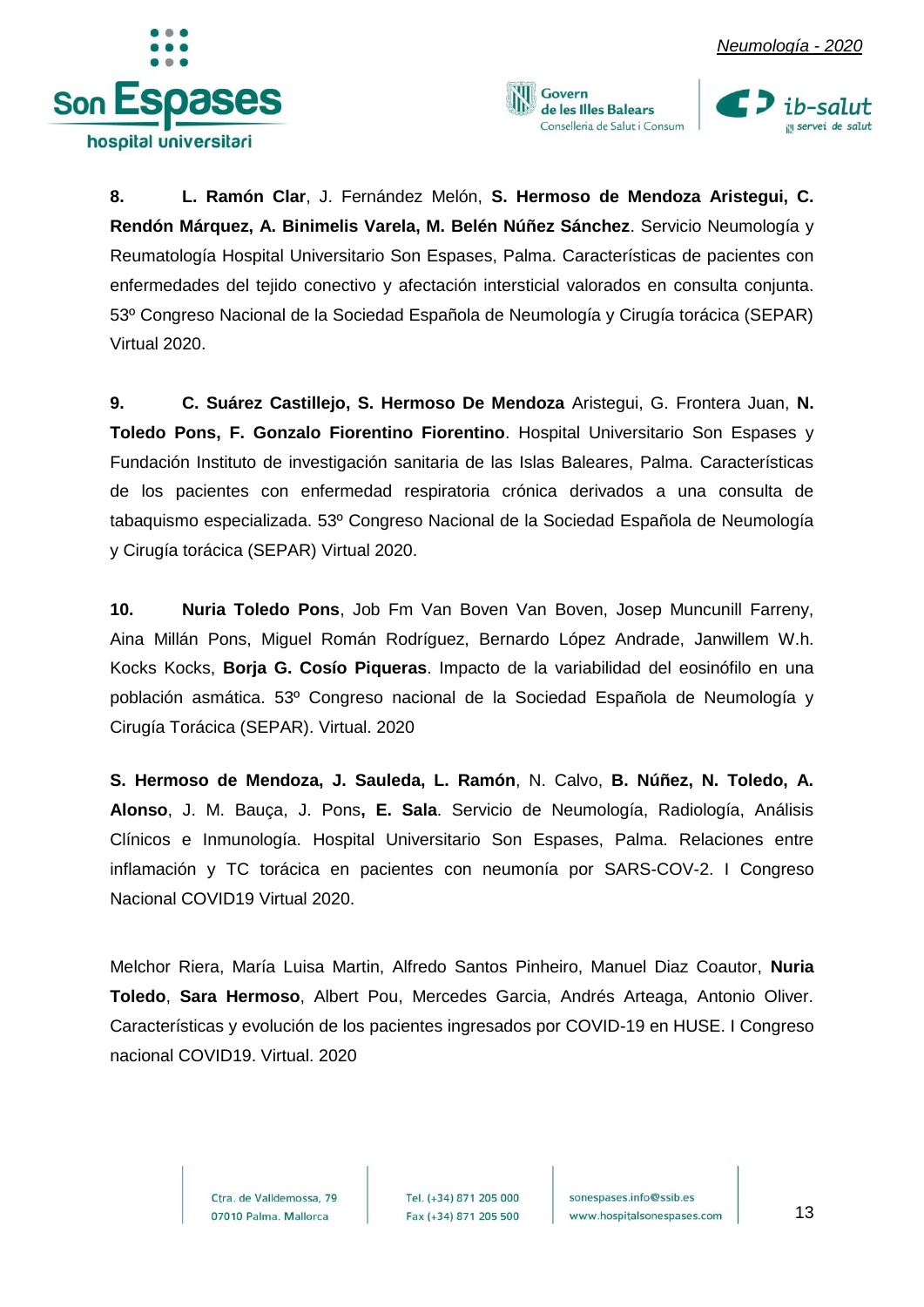





**Luisa Ramon Clar**, Adrian Ferre Beltran, **Nuria Toledo, Alicia Binimelis Varella , Alexandre Palou Rotger, Federico Gonzalo Fiorentino**, Maria Mercedes Rodríguez Romero, Juan Antonio Palmer Sancho, Isabel Llompart Alabern, **Ernest Sala**. Experiencia de una consulta de seguimiento de pacientes con Covid-19 tras el alta hospitalaria. I Congreso nacional COVID19. Virtual. 2020

Helem Haydeé Vilchez Rueda, Fancisco Javier Fanjul Losa, Pilar Salvá D'Agosto, Adrian Ferre Beltran, **Luisa Ramon Clar**, Francesc Alberti Vich, Alexandre Olmos Torres, Antoni Abdon Campins Rossello, **Alexandre Palou Rotger**, Jordi Reina Prieto. Experiencia y resultados del tratamiento con corticoides en infección por SARS-COV2. I Congreso nacional COVID19. Virtual. 2020

Adrián Ferre Beltrán, Mercedes García-Gasalla, **Luisa Ramon Clar**, Inés Losada López, Adrián Rodríguez Rodríguez, Joana Maria Ferrer, Jaime Pons, Melchor Riera, Javier Murillas. Valor pronóstico de la determinación de interleucina-6 (il-6), receptor soluble IL-2 (CD25S), ferritina, trigliceridos, dímero-D e índice neutrófilo/linfocito al ingreso en Covid 19. I Congreso nacional COVID19. Virtual. 2020

**L. Ramon, FJ Verdú , N. Toledo**, A. Iglesias, C. Juan, C. Lopez, P A Fraile, A. Oliver, **B G. Cosío** Papel de los corticoides inhalados sobre la infección bronquial de repetición por bacterias potencialmente patógenas en pacientes con EPOC fenotipo agudizador. 53º Congreso nacional de la Sociedad Española de Neumología y Cirugía Torácica (SEPAR). Virtual. 2020

Ana Lista- Paz, Luz González Doniz, Sonia Souto Camba, Alejandro Quintela Del Río, Elena Gimeno Santos, Rodrigo Torres Castro, Jordi Vilaró Casamitjana, Ane Arbillaga Etxarri, Esther García Delgado, Concepción Martín Cortijo, Ana Beatriz Varas De La Fuente, Cristina Serrano Veguillas, Pilar Bravo Cortés**, José Luis Valera Felices** et al "¿SON EQUIVALENTES LOS VALORES DE LA PRESIÓN NASAL EN INHALACIÓN MÁXIMA (SNIP) Y DE LA PRESIÓN INSPIRATORIA MÁXIMA (PIM) EN SUJETOSSANOS?"Presentado en el 53º Congreso Nacional Virtual de la Sociedad

> Ctra, de Valldemossa, 79 07010 Palma. Mallorca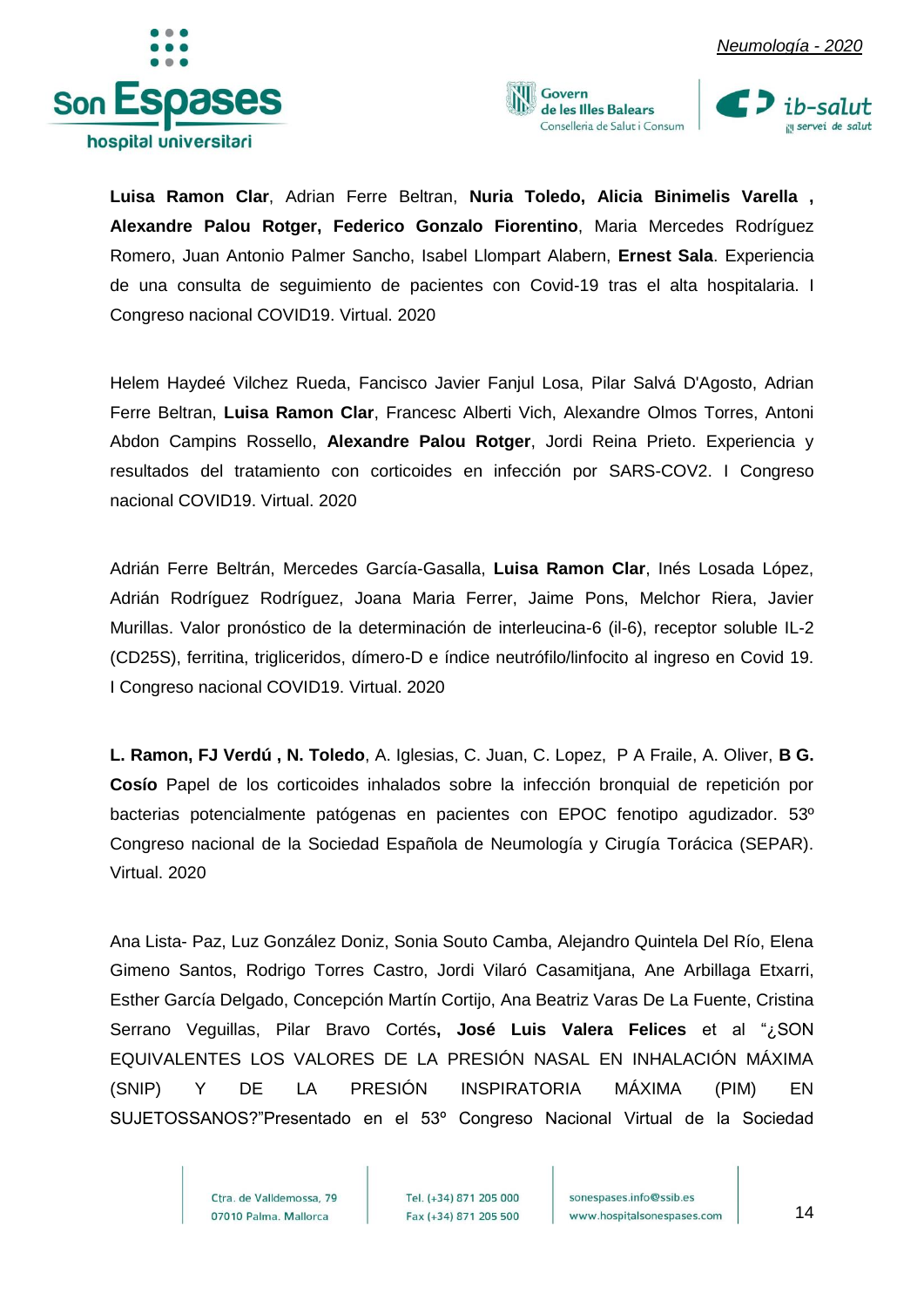







Española de Neumología y Cirugía Torácica (SEPAR), los días del 12 al 14 Noviembre 2020.

Ana Lista- Paz, Luz González Doniz, Sonia Souto Camba, Alejandro Quintela Del Río, Elena Gimeno Santos, Rodrigo Torres Castro, Jordi Vilaró Casamitjana, Ane Arbillaga Etxarri, Esther García Delgado, Concepción Martín Cortijo, Ana Beatriz Varas De La Fuente, Cristina Serrano Veguillas, Pilar Bravo Cortés**, José Luis Valera Felices** et al "COMPARACIÓN DEL VALOR DE LA PRESIÓN NASAL EN INHALACIÓN MÁXIMA (SNIP) OBSERVADA EN POBLACIÓN ESPAÑOLA ADULTA SANA CON LOS VALORES PREDICHOS MEDIANTE DIFERENTES ECUACIONES DE REFERENCIA" 53º Congreso Nacional Virtual de la Sociedad Española de Neumología y Cirugía Torácica (SEPAR), los días del 12 al 14 Noviembre 2020.

Caterina Ribot Quetglas, Andrea Herranz Mochales, Maria Barceló Nicolau, Ainhoa Álvarez Ruiz De Larrinaga, Javier Pierola Lopetegui, Amanda Iglesias Coma, Daniel Morell Garcia, **Mónica De La Peña Bravo,** José Antonio Peña Zarza, **Margarita Bosch Artigues,** María Paloma Giménez Carrero, Joaquín Durán Cantolla, José María Marín Trigo, Mercedes Codina Marcet, Paula Rodríguez Rodríguez, Carla Pía Martínez, **María Concepción Piñas Cebrian,** Maria Cerdà Moncadas, Andrés Sánchez Barón, **Alberto Alonso Fernández**. Influencia de la apnea obstructiva del sueño en la Inflamación sistémica en el tercer trimestre del embarazo. 53º Congreso Nacional Virtual de la Sociedad Española de Neumología y Cirugía Torácica (SEPAR), 12 - 14 Noviembre 2020.

J.D. Gómez Olivas, G. Oscullo Yépez, A. García Ortega, E. Zaldívar Olmeda, F. Campos, V. Cabriada Nuño, O. Mediano, A. Sánchez de la Torre, I. Cano Pumarega, F. Troncoso Acevedo, J. Corral Peñafiel, E. Pastor Esplá, M. Somoza González, **M. de la Peña Bravo**, A. Crespo Sedano, S. Juarros Martínez y M.Á. Martínez García. "Impacto de la apnea del sueño y el tratamiento con CPAP sobre la evolución de pacientes con melanoma. Resultados provisionales en 218 pacientes". Arch Bronconeumol. 2020;56 Supl Congr 1: Páginas 1-444 Páginas I-I 411-89. Pág. 397. 53 º Congreso Nacional de la Sociedad Española de Neumología y Cirugía Torácica (SEPAR) Telemático. Noviembre 2020.

> Ctra, de Valldemossa, 79 07010 Palma. Mallorca

Tel. (+34) 871 205 000 Fax (+34) 871 205 500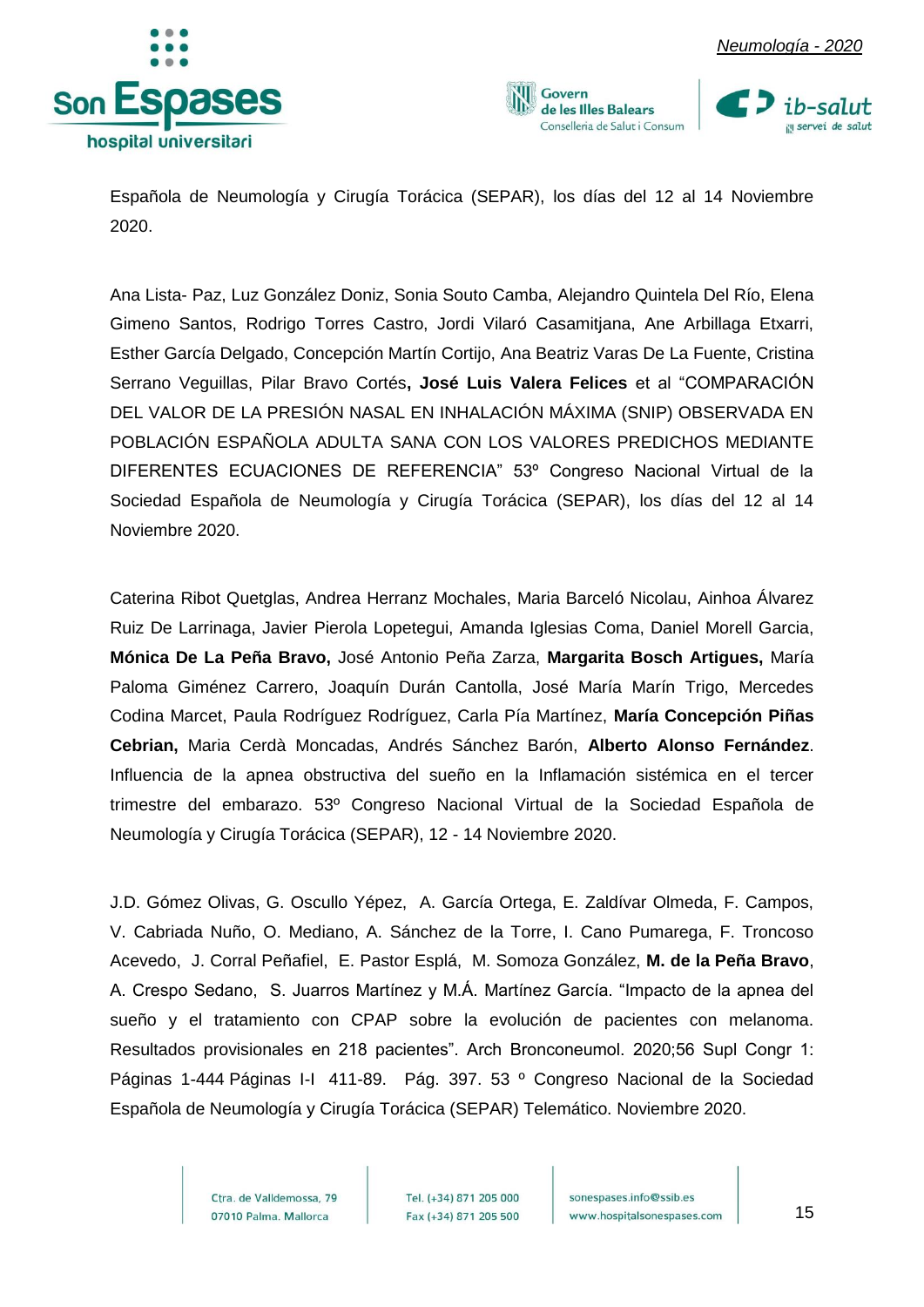







#### <span id="page-16-0"></span>**Capítulos de libro**

1. **Ernest Sala Llinàs** y Maria Cerdà Moncadas. Capítulo libro "Evolución de la EPOC en los últimos 25 años. En NEUMOLOGÍA PARA ATENCIÓN PRIMARIA. 25 AÑOS EN 24 HORAS. Editor: José Antonio Castillo. ISBN: 978-84-09-18324-1.

2. Curso SEPAR: Implicaciones cardiovasculares de las enfermedades respiratorias. MÓDULO 2. EPOC. **Luisa Ramon y Borja G Cosío**. Nº Registro: 09/028355-MD

3. Xavier Alsina Restoy (Barcelona) Jenifer Marcos Sierra (Ávila) María Luisa Rodríguez Fidalgo (Cantabria) Oliverio Ruiz Rodríguez (Granada) María Rosario Ruiz-Serrano de la Espada (Sevilla) Yolanda Torralba García (Barcelona) **José Luis Valera Felices (Palma de Mallorca) et al.** 2020 : "RECOMENDACIONES DE PREVENCIÓN DE INFECCIÓN POR CORONAVIRUS EN LASUNIDADES DE FUNCIÓN PULMONAR DELOS DIFERENTES ÁMBITOS ASISTENCIALES" En: "LA ORGANIZACIÓN DE LOS CUIDADOS RESPIRATORIOS EN LA COVID-19."Ed: SEPAR. 2020

#### <span id="page-16-1"></span>**Proyectos de Investigación financiados**

**1.** FIS PI19/01578. Terapia celular en un modelo experimental de fibrosis pulmonar con acortamiento de telómeros y caracterización de las MSC pulmonares en la FPI con acortamiento de telómeros. IP: **Dr. Ernest Sala**. Fecha concesión: septiembre 2016 Fecha concesión: septiembre 2019. Inicio 2020; Final 2022. Presupuesto 81.070€.

**2.** Characterization and treatment of telomeric pulmonary fibrosis: towards a personalized treatment. Proyecto de la Línea de Fibrosis Pulmonar del CIBERES 2019-2021. Coordinador: **Dr. Ernest Sala**.

**3.** PI19/01521 "Rentabilidad de la biopsia bronquial en la predicción de la respuesta al tratamiento biológico en el asma grave". **IP: Dr Borja G Cosío**. Presupuesto: 55.055€.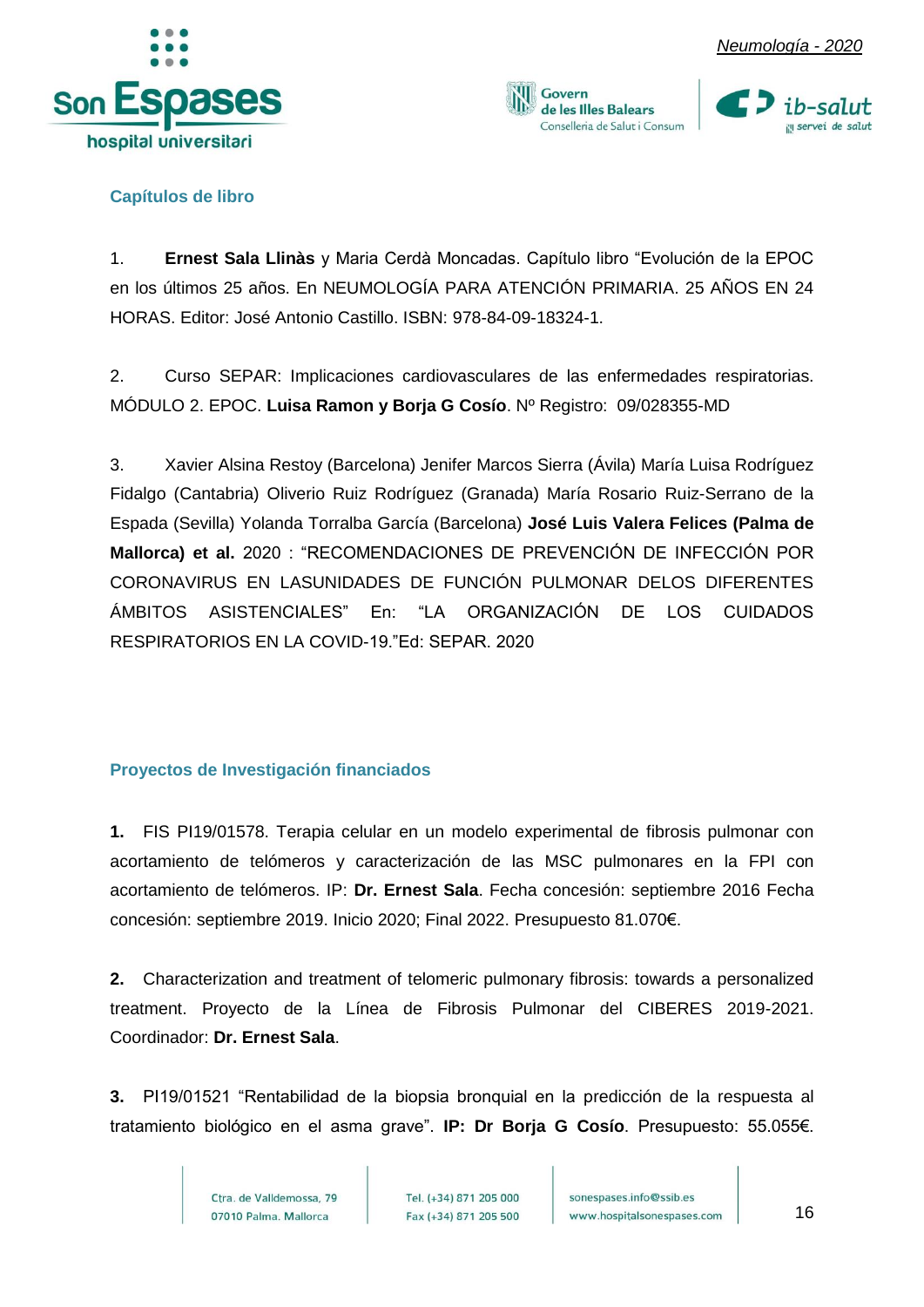



Govern de les Illes Balears Conselleria de Salut i Consum



Agencia financiadora: FIS..

**4.** Proyecto CHAIN: "Estudio sobre la Evolución Multidimensional de la Enfermedad Pulmonar Obstructiva Crónica (EPOC)". AstraZeneca pagará a Respira (Fundación Española del pulmón-SEPAR) un total de 393.105 EUROS. IP Baleares**: Borja G Cosío**

**5.** Proyecto intramural CIBERES 2014. Determinantes de la aparición y progresión de la EPOC en adultos jóvenes: Early COPD. IP: **Dr Borja G Cosío**. Financiado por Boehringer-Ingheilm. 285.000€

**6.** Proyecto Fundación Menarini. Título: Corticoides inhalados en la infección bronquial crónica por Pseudomonas aeruginosa en la EPOC. Investigador principal: **Fco. de Borja García-Cosío Piqueras** 30.000€

**7.** EPISCAN II. Estudio observacional, epidemiológico, transversal y de ámbito nacional. Objetivo: estimar la prevalencia de EPOC en la población general de España >40 años (EPISCAN). **GARCÍA-COSÍO PIQUERAS, FRANCISCO BORJA**. 30.000€

**8.** Proyecto PII EPOC. Título: "Importancia de la evaluación de la respuesta y la estandarización con proteómica en la obstrucción buscando desenlaces novedosos y significativos" Nombre: iRESPONSE. Código Protocolo: SEP-ICS-2017-01. Promotor: Respira. Fundación Española del Pulmón. SEPAR. Investigador colaborador: **Borja G. Cosío**

**9.** Projecte Synergia. "Interacción entre las vías Wnt y NFkB en procesos inflamatorios y progresión del cáncer de pulmón. Análisis de perfiles genómicos y biopsia líquida". IPs: Dra. Antònia Obrador i **Dr. Jaume Sauleda**. 2018-2019.

**10.** Nombre del proyecto: Hipoxia intermitente y sus consecuencias fisiopatológicas en el Síndrome de Apneas-Hipopneas del sueño. Estudio básico, clínico y terapéutico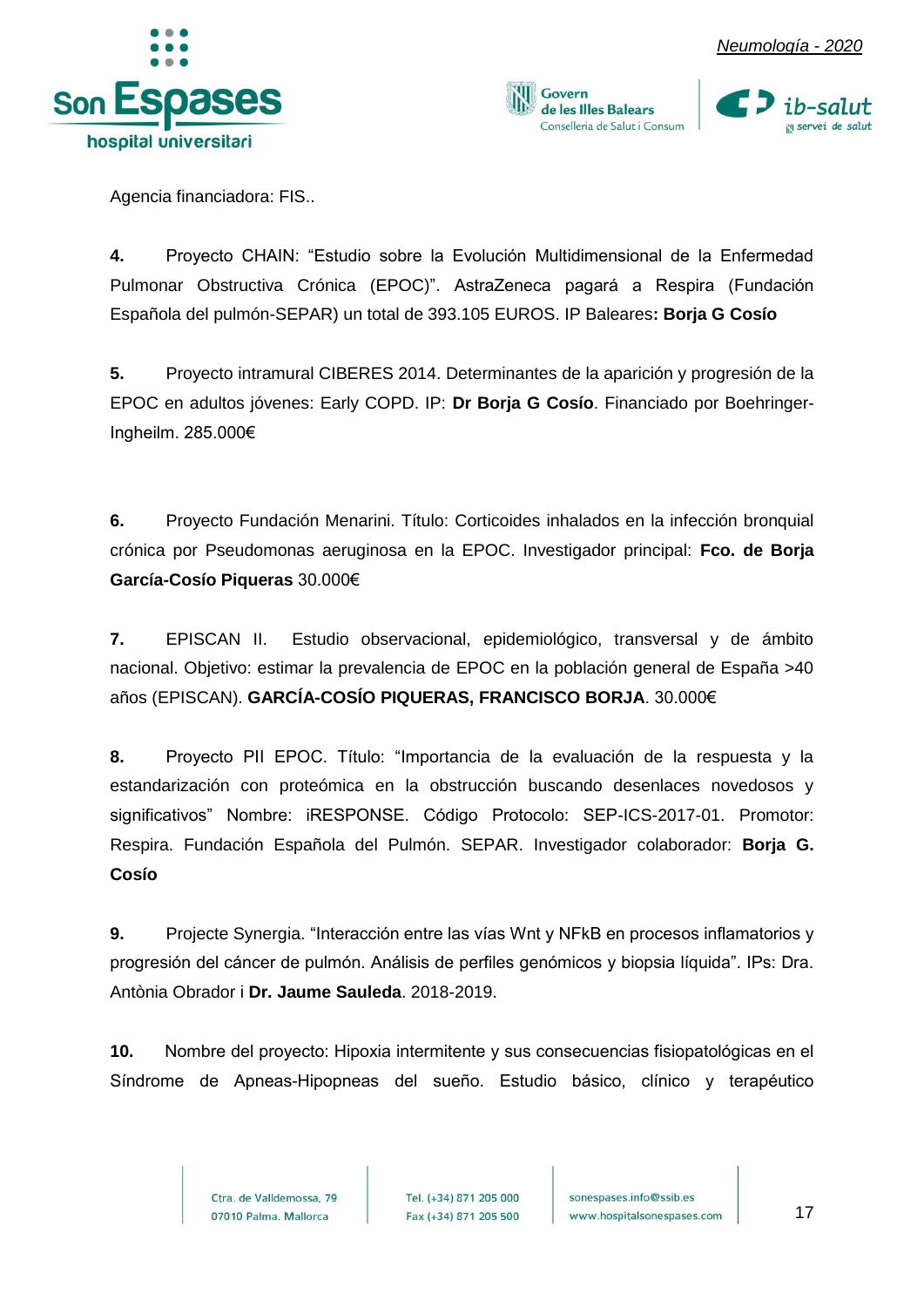







(PI19/00875) Investigador principal **Alberto Alonso Fernández.** Entidad financiadora: Instituto de Salud Carlos III. Fecha de inicio-fin: 01/01/2020 - 30/12/2022.

**11.** Nombre del proyecto: Programa "Ramon Llull", en la modalidad de intensificación de la actividad investigadora de facultativos especialistas en el ámbito hospitalario de las Islas Baleares. Investigador principal: **Alberto Alonso Fernández**. Entidad financiadora: Institut d'Investigació Sanitària Illes Balears (Idisba). Fecha de inicio-fin: 01/06/2021 - 01/06/2021.

**12.** Nombre del proyecto: Complicaciones cardiopulmonares de la neumonía grave por SARS-COV-2: evaluación de la presencia de un trombo-embolismo pulmonar, hipertensión pulmonar y fibrosis pulmonar. (COVID-19/22) Investigadores principales: **Alberto Alonso Fernández** y **Belén Núñez**. Entidad financiadora: Institut d'Investigació Sanitària Illes Balears (Idisba). Fecha de inicio-fin: 15/05/2020 - 15/11/2020.

**13.** Nombre del proyecto: Efecto de la hipoxia intermitente sobre el microbioma intestinal en el Síndrome de Apnea-Hipopnea del Sueño (SAHS). Investigador principal: **Alberto Alonso Fernández**. Entidad Financiadora: Fundacion Neumomadrid (XX Premios neumomadrid 2020 - PREMIO AL TERCER MEJOR PROYECTO). Fecha inicio-Fin: Julio 2020 – Junio 2023.

**14.** – Proyecto piloto Son Espases. miRNAs asociados a la respuesta clínica y biológica en el tratamiento del asma grave. **Francisco Javier Verdú Rivera**

**15.** Proyecto SEPAR. 2019.Rasgos tratables en EPOC: Un análisis conjunto de las cohortes EPOC de los Hosp.es La Princesa y Son Espases. Joan B Soriano, Julio Ancochea Bermúdez, Layla Diab Cáceres, **Jose Luis Valera, Nuria Toledo Pons, Francisco Javier Verdú** Rivera, Pablo Martínez Camblor.

**16.** Proyecto Fisioterapia SEPAR 2019. "Determinación de los valores de referencia de las presiones respiratorias máximas y de la presión nasal de inhalación máxima en la población española adulta sana. Invest. Colaborador: **José Luis Valera**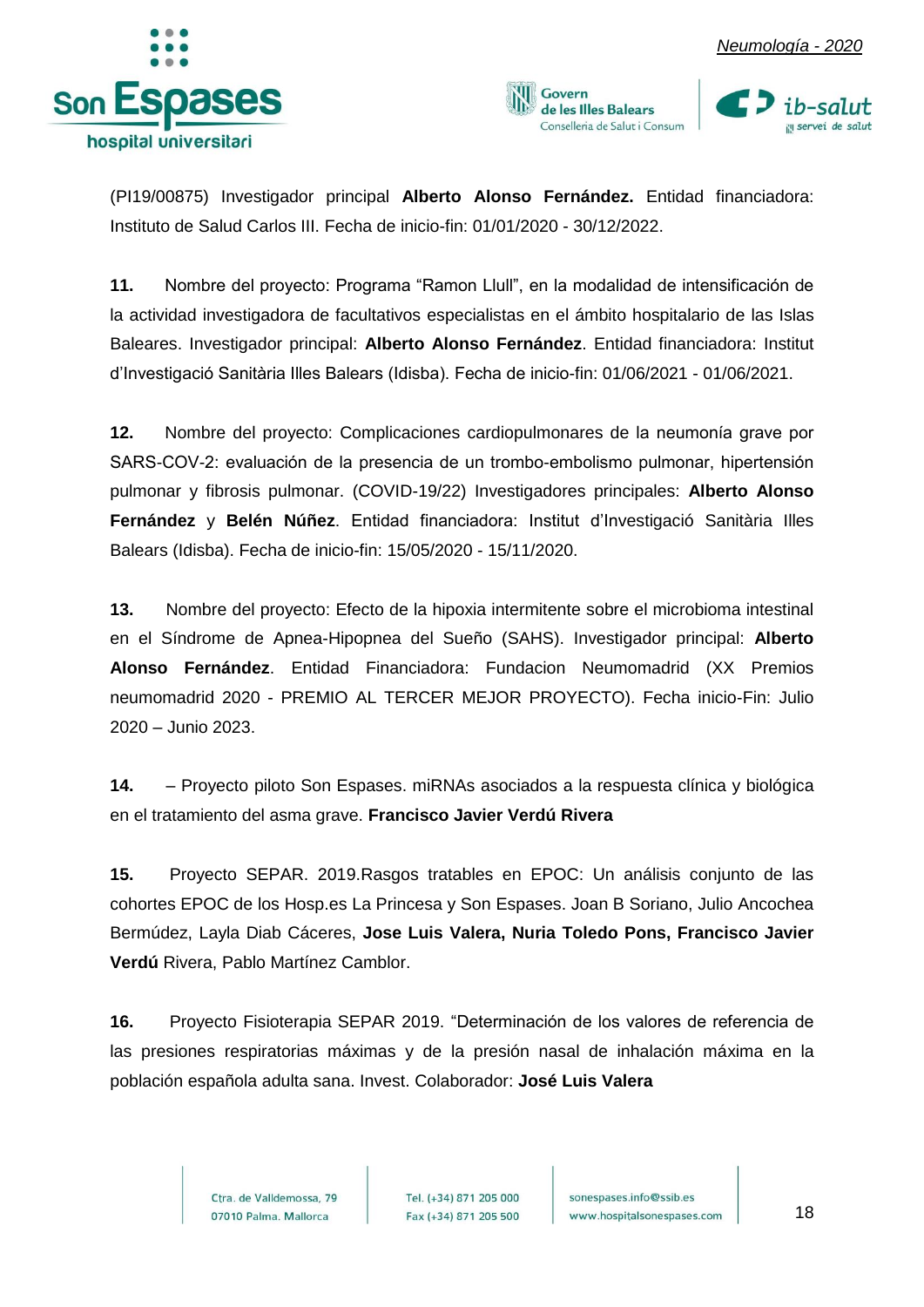





**17.** Proyecto SEPAR 2016. Distribución y fenotipo de subpoblaciones de linfocitos T foliculares (Tfh) en pacientes con EPOC, asma y fenotipo mixto Asma-EPOC. IP: Jaime Pons de Ves. IC: **Borja García-Cosío Piqueras**, **Jaume Sauleda Roig**, Joana Maria Ferrer Balaguer, **Francisco Javier Verdú Rivera**. Período ejecución: junio 2016-junio 2020

**18.** Proyecto SEPAR-2020. Estudio de los efectos de los corticoides inhalados sobre la infección bronquial crónica por Pseudomonas aeruginosa en pacientes con Enfermedad Pulmonar Obstructiva Crónica (EPOC). IP: Amanda Iglesias Coma, IC: **Francisco Javier Verdú Rivera**, Carlos Juan Nicolau, **Núria Toledo Pons**, Gabriel Torrens.

#### <span id="page-19-0"></span>**Participación en Ensayos clínicos**

1. Estudio observacional en voluntarios sanos y pacientes con EPOC para evaluar la relación entre las mediciones clínicas, radiológicas y de biomarcadores y la progresión del enfisema durante un periodo de dos años. Código del protocolo: 352.2069. Fecha inicio: 2016; Fecha finalización: 2020. Promotor: Boehringer Ingelheim España, S.A. **IP: Dr. Ernest Sala**.

2. Estudio código D2287R00103. Estudio observacional de enfermedad pulmonar obstructiva (NOVELTY). NUEVO estudio observacional, longitudinal en pacientes con un diagnóstico o sospecha de diagnóstico de asma y/o EPOC para describir las características de los pacientes, patrones de tratamiento y carga de la enfermedad con el paso del tiempo para identificar fenotipos y endotipos asociados a resultados diferenciales que pueden respaldar el desarrollo futuro de estrategias de tratamiento personalizadas. **IP: Dr. Ernest Sala Llinàs**. Fecha inicio: 2016; Fecha fin: 2019. Promotor: Astra-Zeneca.

3. Estudio código AC-065A401. Estudio de seguridad posautorización (ESPA): Estudio de observación de una cohorte de pacientes con HAP recién tratados con Uptravi(R) (selexipag) o cualquier otro tratamiento específico de la HAP en la práctica clínica (EXPOSURE). **IP: Ernest Sala**. Estudio de seguridad posautorización. Inicio 2018-Final:

> Ctra, de Valldemossa, 79 07010 Palma. Mallorca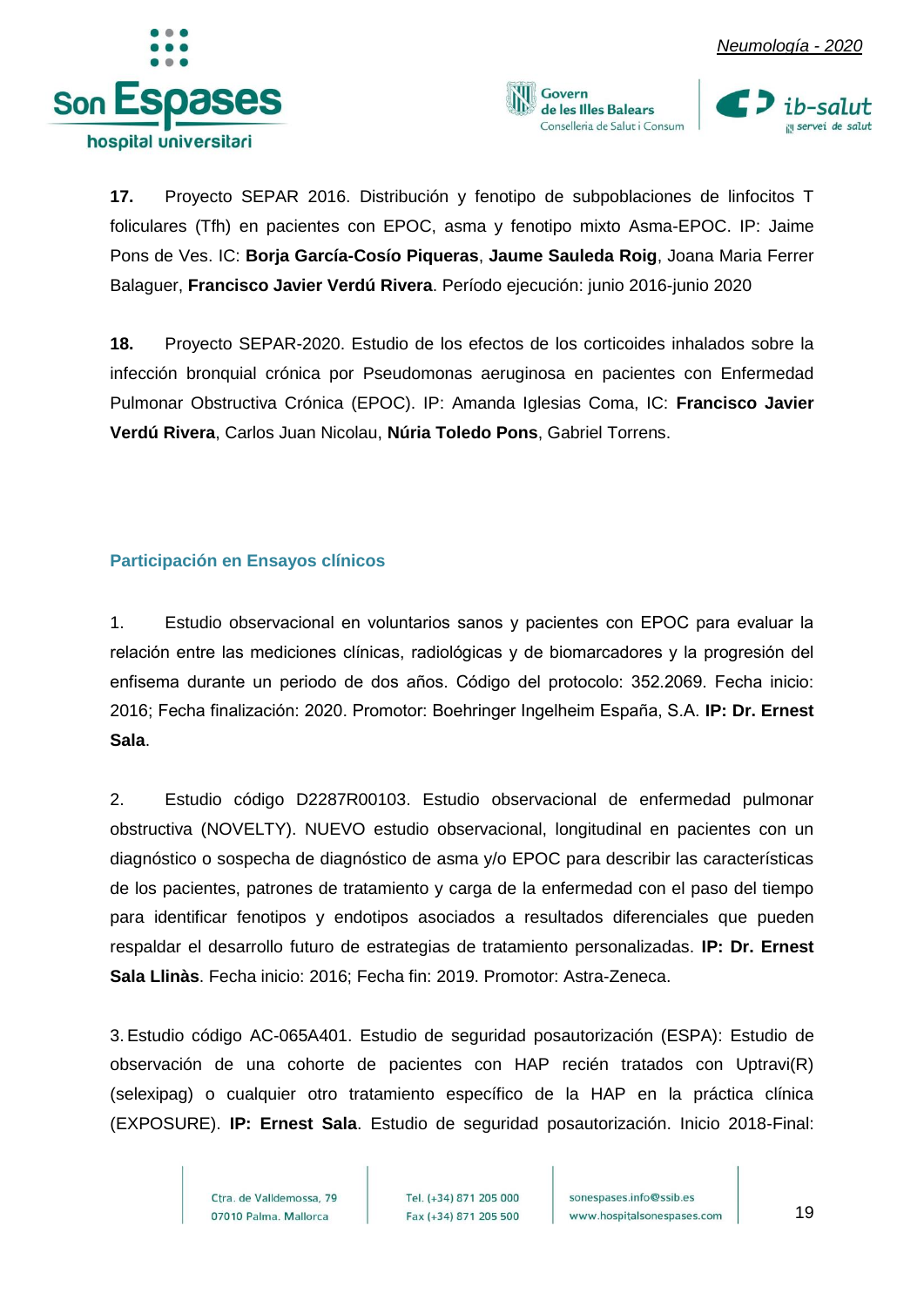





2022.

4. Estudio ACTIGRAPH. Estudio observacional basado en datos de la vida real para evaluar el uso del acelerómetro WGT3XPBT como herramienta de monitorización de la actividad física en pacientes con Hipertensión Arterial Pulmonar. **IP: Dr. Ernest Sala**. Inicio 2019-Final 2021.

5. Estudio código 1237-0095. Estudio aleatorizado, doble ciego, controlado con placebo, multicéntrico y de grupos paralelos para comparar la eficacia de la combinación a dosis fija de tiotropio + olodaterol inhalados (5 μg/5 μg) frente a placebo administrado con el inhalador respimat en pacientes con EPOC moderada o grave, estratificados por la tasa de flujo inspiratorio pico [tronarto]. **IP: Dr. Ernest Sala**. Inicio 2020.

6. D3250C0045. Study to evaluate the safety and efficacy of benralizumab 30 mg sc in patients with severe asthma uncontrolled on standard of care treatment (ANDHI). **IP: GARCÍA-COSÍO PIQUERAS, FRANCISCO BORJA. ASTRAZENECA**

7. D3250C0045 (ANDHI in Practice) Open label extension of the ANDHI study (ANDHI EXTENSION) OPEN LABEL. **IP: GARCÍA-COSÍO PIQUERAS, FRANCISCO BORJA ASTRAZENECA**

8. CQAW039A2314 Estudio Multicéntrico, aleatorizado, doble ciego, controlado con polacebo de 52 semanas de duración para evaluar la eficacia y la seguridad de QAW039 añadido al tratamiento existente para el asma grave no controlada. **IP: GARCÍA-COSÍO PIQUERAS, FRANCISCO BORJA NOVARTIS**

9. CQAWO39A2315. Estudio multicéntrico, aleatorizado, controlado con placebo, de grupos paralelos en dos periodos de tratamiento para evaluar la seguridad de QAW039 añadido al tratamiento existente en pacientes con asma no controlada con los pasos3,4,5 de la GINA (CQAW14 EXTENSION ). **IP: GARCÍA-COSÍO PIQUERAS, FRANCISCO BORJA NOVARTIS**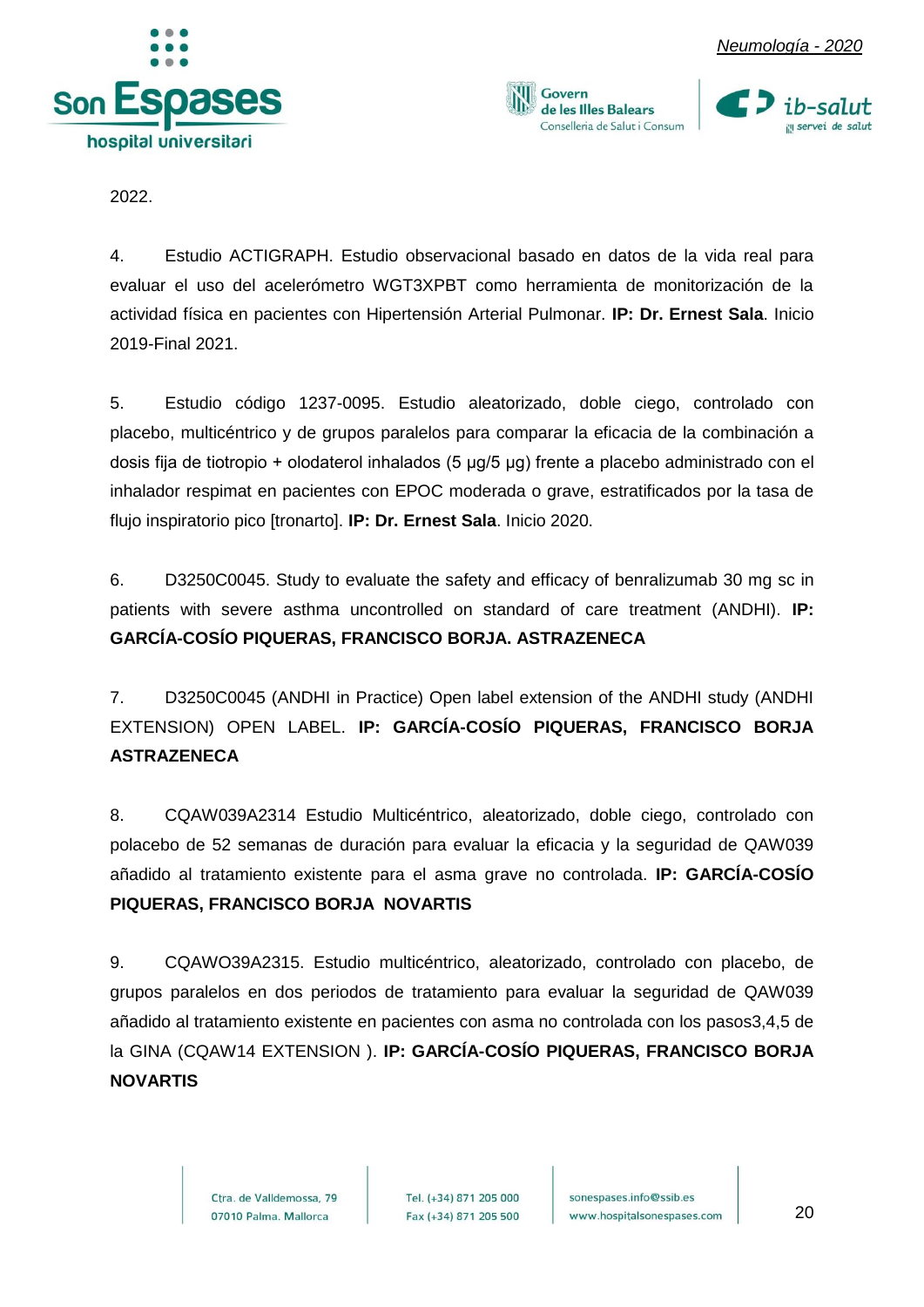





10. NPP15080 Dupilumab 300 mg, administrado en inyección subcutánea cada 2 semanas además de la combinación de ICS/LABA y uno o dos medicamentos de control para el tratamiento de pacientes con asma persistente no controlada. Para pacientes que han completado el periodo de tratamiento en el estudio LTS12551-TRAVERSE (MEDICACIÓN USO COMPASIVO) (LIBERTY y LTS12551 EXTENSION) OPEN LABEL. **IP: GARCÍA-COSÍO PIQUERAS, FRANCISCO BORJA. SANOFI**

11. D3250C00037. Ensayo de extensión de seguridad, multicéntrico, abierto, con benralizumab (MEDI-563) en adultos asmáticos con un corticosteroide inhalado más un angonista B2 de acción larga. (MELTEMI) OPEN LABEL. **IP: GARCÍA-COSÍO PIQUERAS, FRANCISCO BORJA. ASTRAZENECA**

12. ECSE19/037/estudio de 52 semanas de duración, aleatorizado, doble ciego, controlado con placebo en grupos paralelos para evaluar la eficacia, seguridad y tolerabilidad de dupilumab en pacientes con enfermedad pulmonar obstructiva crónica (EPOC) de moderada a grave con inflamación tipo 2. IP: Dr. **Borja García-Cosío Piqueras**. Entidad financiadora: Sanofi-Aventis S.A. Fecha de inicio: 26/04/2019 Fecha de fin: 03/06/2022

13. A double blind, randomized, placebo-controlled trial evaluating the efficacy and safety of nintedanib over 52 weeks in patients with Progressive Fibrosing Interstitial Lung Disease (PF-ILD). Patrocinador: Boehringer. Inicio: 2017. IP: **Dr. J. Sauleda**

14. A randomized, double-blind, placebo-controlled parallel group study in IPF patients over 12 weeks evaluating efficacy, safety and tolerability of BI 1015550 taken orally **IP: Jaume Sauleda**. 2020-01/01/2021.

15. ECSE19/005/Ensayo de extensión abierto de seguridad a largo plazo de nintedanib en pacientes con enfermedad pulmonar intersticial fibrosante progresiva (EPI-FP). **IP: Jaume Sauleda Roig**. Entidad financiadora: Boehringer Ingelheim España, S.A. Fecha de inicio: 01/02/2019 Fecha de fin: 31/08/2022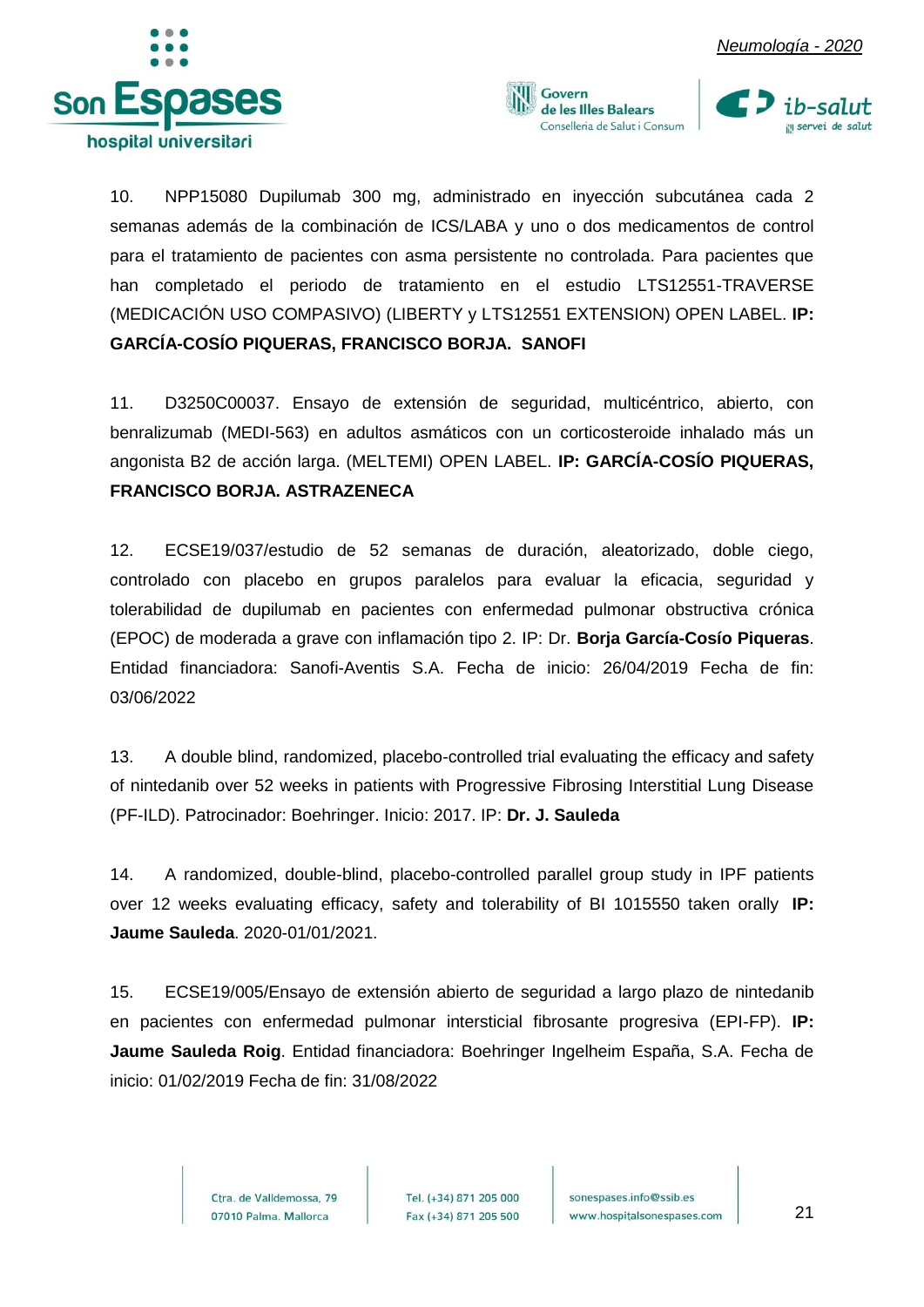





16. ECSE20/017/GOLD 0 - DLCO 1: Una mirada más allá de la obstrucción. ¿Es suficiente la espirometría en el screening de EPOC? **IP: Federico Fiorentino Rossi.** Entidad financiadora: Fundación para la investigación del hospital clínico de la Comunidad Valenciana. Fecha de inicio: 02/03/2020 Fecha de fin: 28/02/2025

17. ECSE19/134/estudio aleatorizado, doble ciego, controlado con placebo, multicéntrico y de grupos paralelos para comparar la eficacia de la combinación a dosis fija de tiotropio + olodaterol inhalados (5 μg/5 μg) frente a placebo administrado con el inhalador respimat en pacientes con epoc moderada o grave, estratificados por la tasa de flujo inspiratorio pico (TRONARTO). **IP: Ernest Sala Llinas.** Entidad financiadora: Boehringer Ingelheim España, S.A. Fecha de inicio: 13/12/2019 Fecha de fin: 11/12/2020

<span id="page-22-0"></span>**Otras actividades como participación en la organización de eventos científicos, conferencias invitadas, etc.**

#### Borja Cosío

1. Miembro del Grupo Evaluador de Buenas Prácticas en el SNS del Ministerio de Sanidad

2. Coordinador de la Unidad de Investigación del Hospital Universitario Son Espases desde Julio de 2013.

- 3. Miembro del Comité Científico Interno del IdISBa
- 4. Director de la Unidad de Ensayos Clínicos del IdISBa
- 5. Miembro de la Comisión de Investigación del Hospital Universitario Son Espases
- 6. Miembro del Comité de Congresos de SEPAR desde junio de 2017 hasta junio 2019
- 7. Miembro del Comité Científico de SEPAR desde junio 2018
- 8. Director del Comité de Asma Grave del Servei de Salut desde enero 2018
- 9. Miembro del comité editorial del American Journal of Respiratory and Critical Care Medicine desde enero 2011
- 10. Coordinador de la Estrategia en EPOC de las Islas Baleares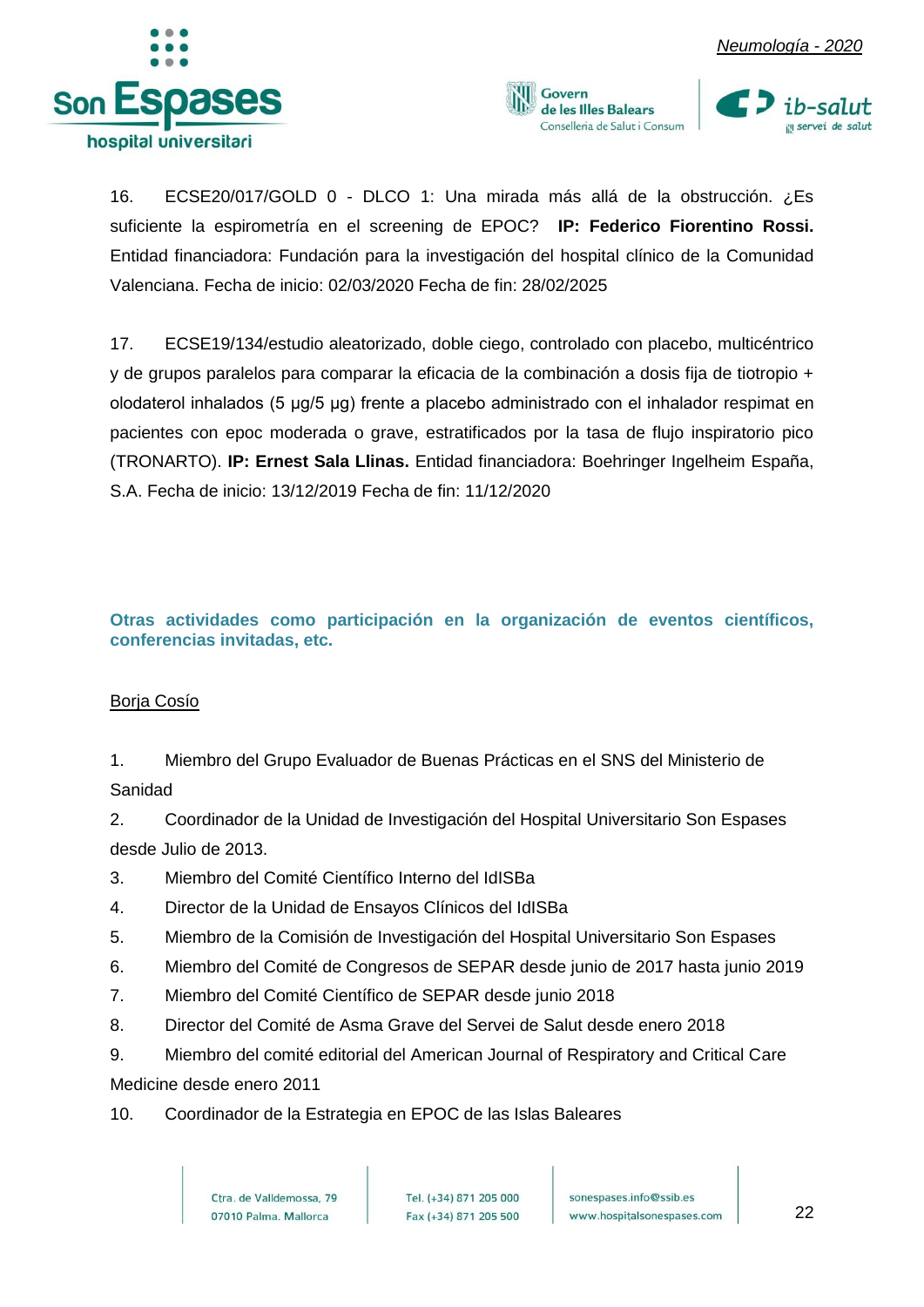





11. Participación en la elaboración de la Guía Española de la EPOC (GesEPOC) 2017 y 2021

12. Profesor asociado de la asignatura de cuarto curso de medicina "Patología Médico-Quirúrgica del Aparato Respiratorio". Facultad de medicina de les Illes Balears

#### Ernest Sala

#### **Altres mèrits científics:**

1. Coordinador de la línea de Fibrosis Pulmonar del CIBER de Enfermedades Respiratorias desde diciembre 2015.

2. Presidente de la "Associació Illenca de Respiratori (AIRE)" desde octubre de 2016.

3. Ponente en la Diada Balear Hipertensión Pulmonar. Palma Mallorca, 19 de noviembre 2019. Ponencia: Novedades en Hipertensión Pulmonar.

4. Revisor Becas SEPAR en la convocatoria de becas 2020-21.

5. Evaluador en el "Proceso de evaluación del seguimiento de contratos predoctorales de formación en investigación en salud (PFIS) de la Acción Estratégica en Salud 2020".

6. Profesor asociado de la asignatura de cuarto curso de medicina "Patología Médico-Quirúrgica del Aparato Respiratorio". Facultad de medicina de les Illes Balears

#### Jaume Sauleda

#### **Conferències**

1. "Estadificación cáncer de pulmón no microcítico". Reunión Manejo Multidisciplinar CPNM Estadio III. Octubre 2020 (Virtual). Palma

#### **Altres mèrits científics:**

1. Coordinador Àrea de Malalties Respiratòries i Cardiovasculars. IdISBa.

2. Vocal de la Doctorat d'Investigació Translacional en Salut Pública i Malalties d'Alta Prevalença (TISP).

3. Membre del Comité Científic IdISBa.

4. Professor i coordinador de l´assignatura Sistema Respiratori de 4art de Medicina. Facultat Medicina. Universitat Illes Balears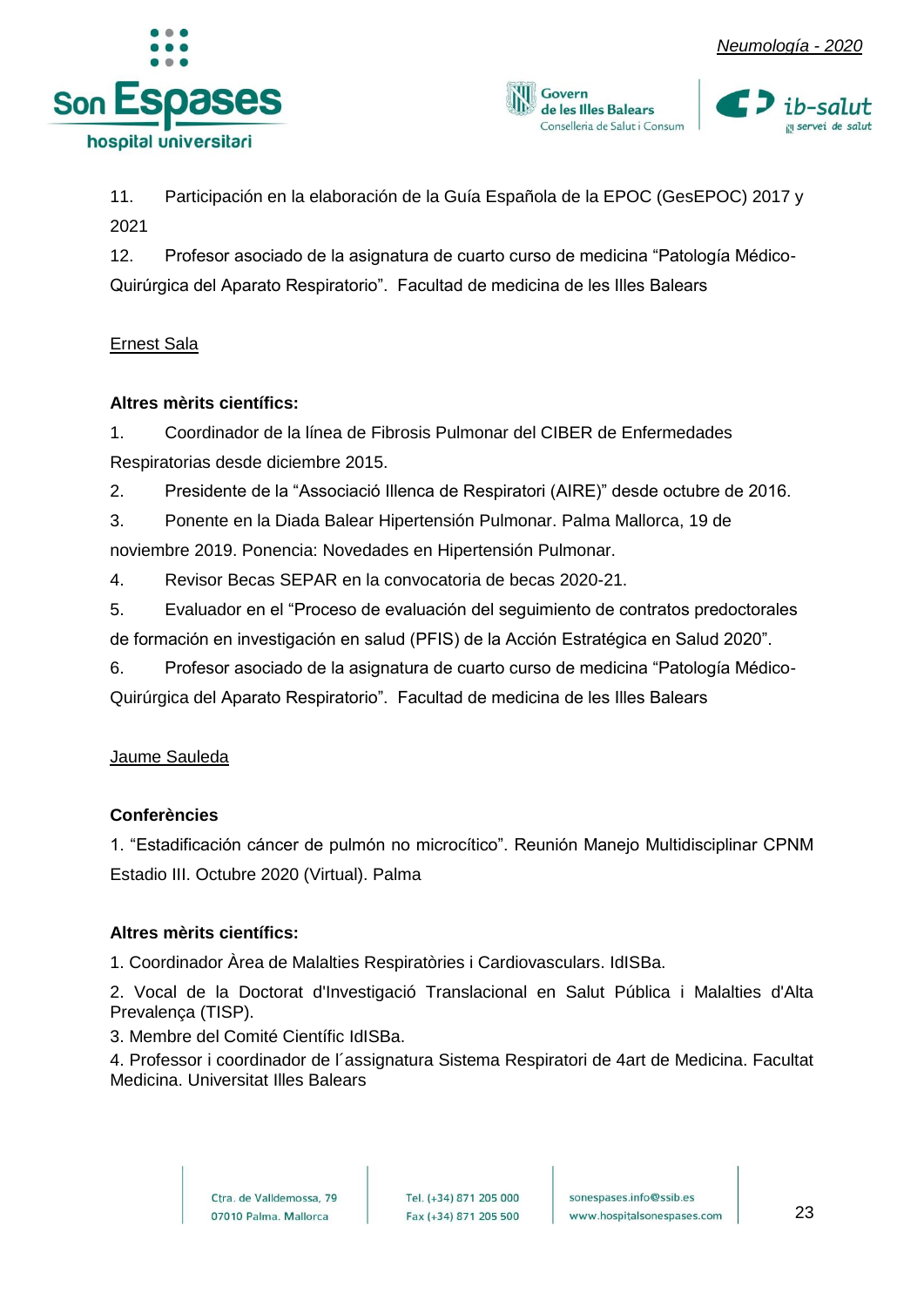



Govern de les Illes Balears Conselleria de Salut i Consum



#### Belén Núñez

#### **Conferències**

1. Abordatge integral i tractament del malalt amb Fibrosi Pulmonar. Programa de formació en Fibrosi Pulmonar per Atenció Primària. AIRE. 20-Octubre-2020.

2. Patogènia Clínica de la Fibrosis Pulmonar. Jornada actualización en EPID. Fundació l'Acadèmia de Ciències Mèdiques – Acadèmia Mèdica Balear. 12-Nov-2020.

3. Novedades en el tratamiento de la EPID asociada a enfermedades autoinmunes. Algoritmo para el tratamiento de la SSc-ILD. II Jornada actualización en EPID y enfermedades autoinmunes en Baleares, Diciembre/2020.

#### **Otros méritos**

1. Tutora residentes de Neumología HUSE

Núria Toledo

#### **Premis**

1. Comunicación "Selección Oro" Reconocimeinto a: **Nuria Toledo Pons**, Job Fm Van Boven Van Boven, Josep Muncunill Farreny, Aina Millán Pons, Miguel Román Rodríguez, Bernardo López Andrade, Janwillem W.h. Kocks Kocks, Borja G. Cosío Piqueras. Como autores de la mejor comunicación del Área de Asma. Impacto de la variabilidad del eosinófilo en una población asmática.

#### **Altres mèrits**

1. Revisora de comunicaciones en el ERS International Congress 2020 (Virtual), marzo-junio 2020.

2. Moderadora sesión de Póster discusión sección EPOC en el 53º Congreso Nacional de SEPAR. Virtual 2020.

3. Registro de la Sociedad Española de Neumología y Cirugía Torácica de pacientes con COVID-19) - (UIC- IBU-2020-03). **IP: Nuria Toledo-Pons**.

#### Alberto Alonso

#### **Premis**

XX Premios neumomadrid 2020 - PREMIO AL TERCER MEJOR PROYECTO: Efecto de la hipoxia intermitente sobre el microbioma intestinal en el Síndrome de Apnea-Hipopnea del Sueño (SAHS). Investigador principal: **Alberto Alonso Fernández**.

> Ctra, de Valldemossa, 79 07010 Palma. Mallorca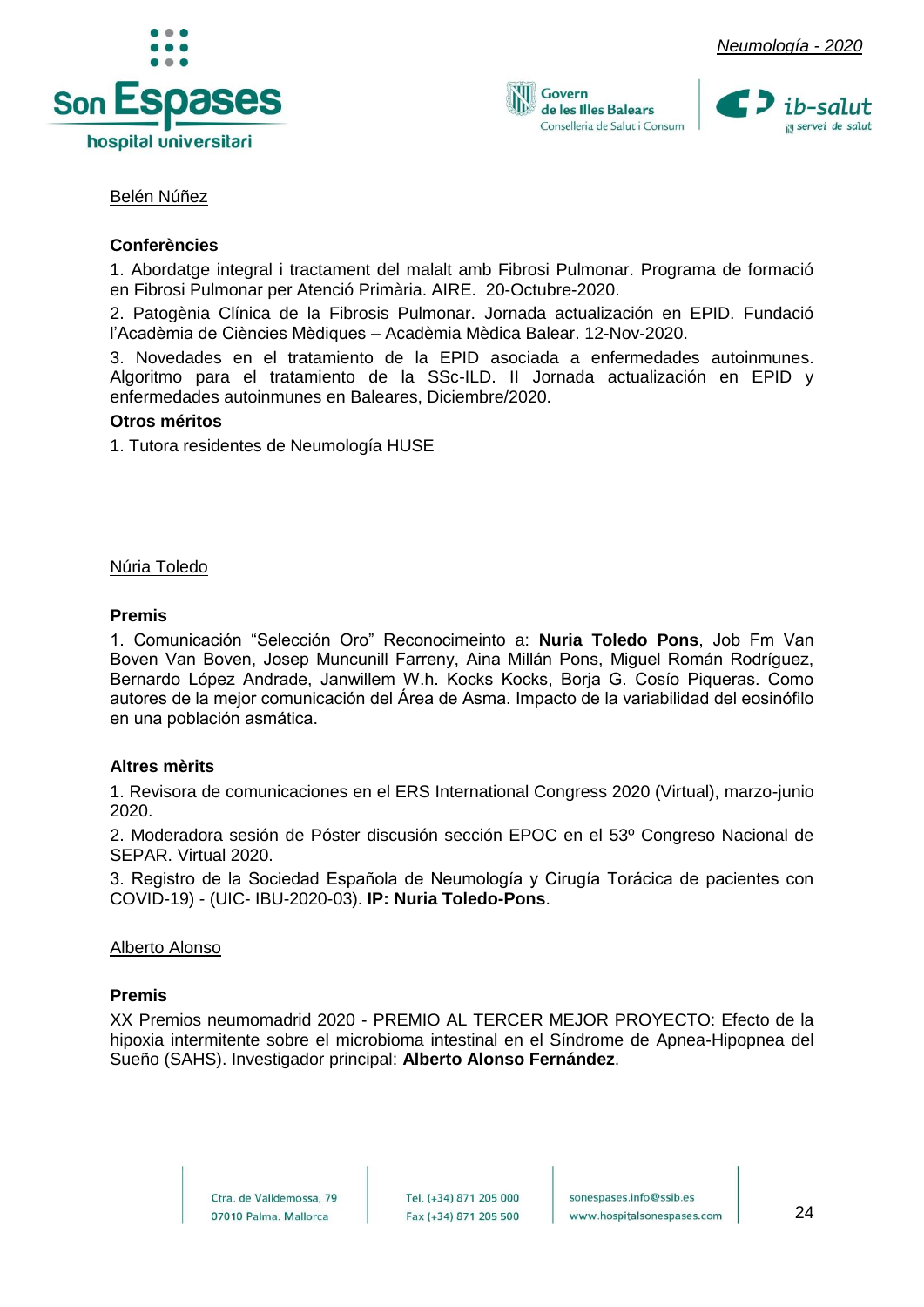



#### **Altres mèrits**

1. Professor de l´assignatura Sistema Respiratori de 4art de Medicina. Facultat Medicina. Universitat Illes Balears

Govern

de les Illes Balears Conselleria de Salut i Consum

Mónica de la Peña

#### **Conferencias invitadas:**

"Diagnóstico y tratamiento del SAHS" Centro de salud de Son Rullán. Palma de Mallorca. 31 de enero 2020.

#### **Otros méritos:**

1. Professora de l´assignatura Sistema Respiratori de 4art de Medicina. Facultat Medicina. Universitat Illes Balears

2. Tutora residents Pneumologia HUSE

#### Alexandre Palou

#### **Otros méritos**

1. Col.laborador del l´European Cystic Fibrosis Society Patient Registry Annual Data Report

Lluïsa Ramon

#### **Conferències**

Ponente en IV Jornada de Patología Respiratoria online: por y para residentes. Setiembre 2020

#### Sara Hermoso de Mendoza

#### **Conferències**

**Hermoso de mendoza S**. Asma bronquial: agudización y tratamiento de Asma grave. Caso clínico. Hospital Universitario Son Espases. Ponencia en la IV Jornada virtual de patología respiratoria por y para residentes, celebrado el 1 de octubre de 2020, organizado por la Asociación Balear de Neumología (AIRE).